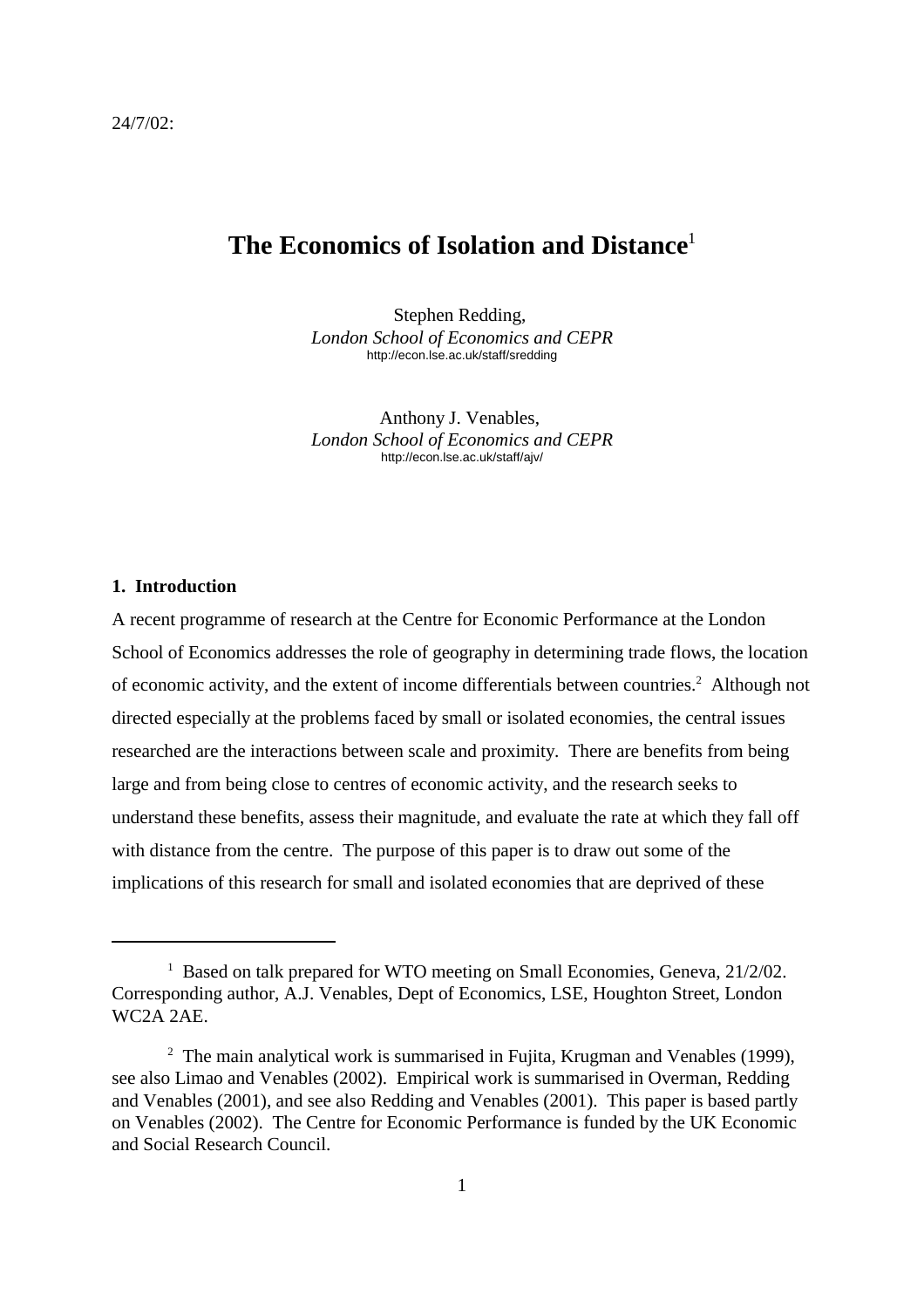benefits.

The point of departure is to pose the question, why do isolation and distance matter for economic performance? There are several main considerations. The first is simply that having good access to markets is valuable for firms. The access can derive from two sources: one is proximity to other countries that can bring good access to export markets, and the other is domestic scale, i.e. the extent to which the home market can provide an alternative to exports. Countries that are both remote and small forego both these sources of market access. The second consideration is access to suppliers of intermediate and capital goods. Again, the supply of these goods can be from imports or domestic supply, and remoteness and smallness will have the effect of impeding the supply and raising the prices of these goods. A further penalty may arise if the flow of ideas and technologies is curtailed with distance. Although the determinants of these flows is not well understood, there is a good deal of evidence that proximity to centres of technology matters in both the development and application of R&D and we present some of this evidence below.

These forces can give rise to spatial clustering of economic activity, showing up both at the level of a single industry (eg electronics in Silicon Valley or financial services in London) and at a more aggregate level (the formation of cities and industrial districts). There is evidence – derived from studies of subnational data in both the US and the EU – that productivity levels are higher where economic activity is dense, with causality running from density to productivity.<sup>3</sup> This effect can be a source of benefit for small and densely populated city states – a Singapore or Hong-Kong effect. However, many more countries lack the scale to develop their own clusters of activity, and suffer the costs of remoteness from existing centres.

Although this is not an exhaustive list of the costs of smallness the remainder of the paper will focus on drawing out some of the facts that have been established concerning these forces.<sup>4</sup> We look first (section 2) at the direct effects of distance on economic interactions, particularly the cost of making trades across space. We then turn (section 3) to their

<sup>&</sup>lt;sup>3</sup> Ciccone and Hall (1996) for the US, Ciccone (2002) for the EU.

<sup>&</sup>lt;sup>4</sup> Other factors that are important are economies of scale in public sector activities and the commodity concentration of small countries' exports, with the associated high levels of variability of export earnings.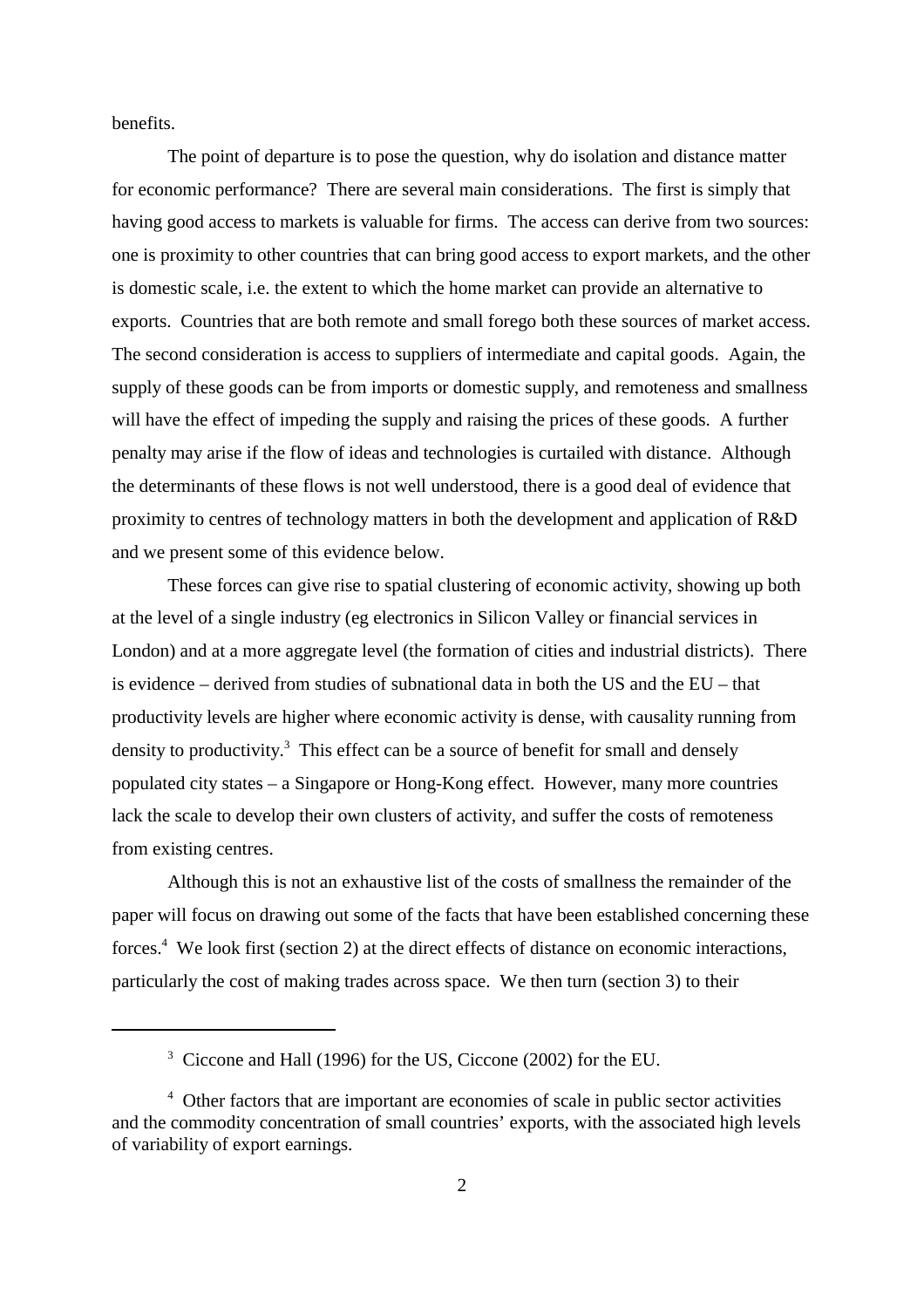implications for per capita income levels. Finally, (section 4), we present a few ideas on the possible effects of new technologies on these relationships.

# **2. The direct costs of distance**

#### *Distance and economic interactions:*

However much we hear about globalisation, a startling feature of economic life is how local most economic interactions are, and how sharply they decline with distance. Trade economists have explored this relationship with 'gravity models', in which bilateral trade flows between countries are explained by the economic mass (eg, GDP) of the exporter and importer countries, and 'between-country' variables such as distance, and perhaps also whether they share a common border, language, or membership of a regional integration agreement. Extensive data permits the gravity trade model to be estimated on the bilateral trade flows of one hundred or more countries, and studies find that the elasticity of trade flows with respect to distance is around -0.9 to -1.5. This implies that volumes of trade decline very steeply with distance. Table 1 expresses trade volumes at different distances, relative to their value at 1000km; with a representative value of this elasticity of -1.25, doubling distance more than halves trade flows; by 4000km volumes are down by 82% and by 8000km down by 93%.

Similar methodologies have been used to study other sorts of economic interactions and are also reported in Table 1. Portes and Rey (1999) study cross-border equity transactions (using data for 14 countries accounting for around 87% of global equity market capitalisation, 1989-96). Their main measure of country mass is stock market capitalisation, and their baseline specification gives an elasticity of transactions with respect to distance of -0.85. This indicates again how – controlling for the characteristics of the countries – distance matters. Other authors have studied foreign direct investment flows. Data limitations mean that the set of countries is quite small, and the estimated gravity coefficient is smaller, although still highly significant; for example, Di Mauro, (2000) finds an elasticity of FDI flows with respect to distance of -0.42. The effect of distance on technology flows has been studied by Keller (2001) who looks at the dependence of total factor productivity (TFP) on R&D stocks (i.e. cumulated R&D expenditures), for 12 industries in the G-7 countries,

3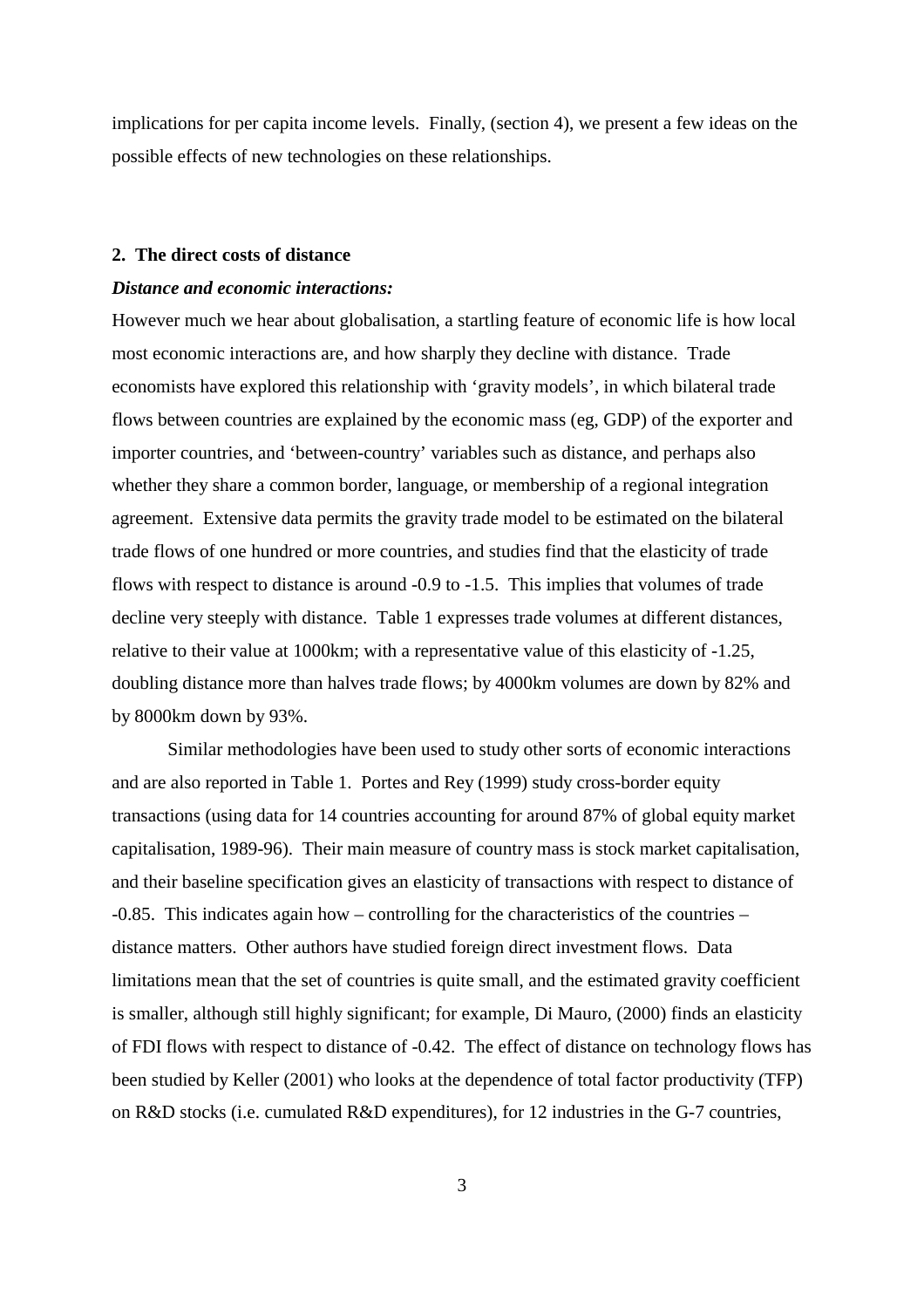1971-95. The R&D stocks include both the own country stock, and foreign country stocks weighted by distance.<sup>5</sup> Both own and foreign country stocks are significant determinants of each countries' TFP and so too is the distance effect, with R&D stocks in distant economies having much weaker effects on TFP than do R&D stocks in closer economies. The final column in table 1 illustrates his results by computing the spillover effects of R&D in more distant economies relative to an economy 1000km away; the attenuation due to distance is once again dramatic.<sup>6</sup>

In addition, we also know that borders have a major effect in reducing economic interactions. Evidence from Canadian - US trade suggests that even that most innocuous of borders has a huge impact. On average, the exports of Canadian provinces to other Canadian provinces are some twenty times larger than their exports to equivalently situated US states (Helliwell 1997), and evidence from urban price movements suggests that the border imposes barriers to arbitrage comparable to 1,700 miles of physical space (Engel and Rogers 1996). Overall then, these facts tell us that geography still matters greatly for economic interaction.

|        | Trade<br>$(\theta = -1.25)$ | <b>Equity flows</b><br>$(\theta = -0.85)$ | <b>FDI</b><br>$(\theta = -0.42)$ | Technology  |
|--------|-----------------------------|-------------------------------------------|----------------------------------|-------------|
| 1000km |                             |                                           |                                  | $\mathbf l$ |
| 2000km | 0.42                        | 0.55                                      | 0.75                             | 0.65        |
| 4000km | 0.18                        | 0.31                                      | 0.56                             | 0.28        |
| 8000km | 0.07                        | 0.17                                      | 0.42                             | 0.05        |

**Table 1: Economic interactions and distance.**

(Flows relative to their magnitude at 1000km)

Sources: see text.

<sup>5</sup> Distance weighting according to  $exp(-\theta \text{ distance}_{ij})$ )

<sup>&</sup>lt;sup>6</sup> To try and identify the channels through which technical knowledge is transmitted Keller investigates not just distance between countries, but also the volume of trade between them, their bilateral FDI holdings, and their language skills (the share of the population in country *i* that speaks the language of country *j*). Adding these variables renders simple geographical distance insignificant; around two-thirds of the difference in bilateral technology diffusion is accounted for by trade patterns, and one sixth each through FDI and language. However, all these variables are themselves declining with distance.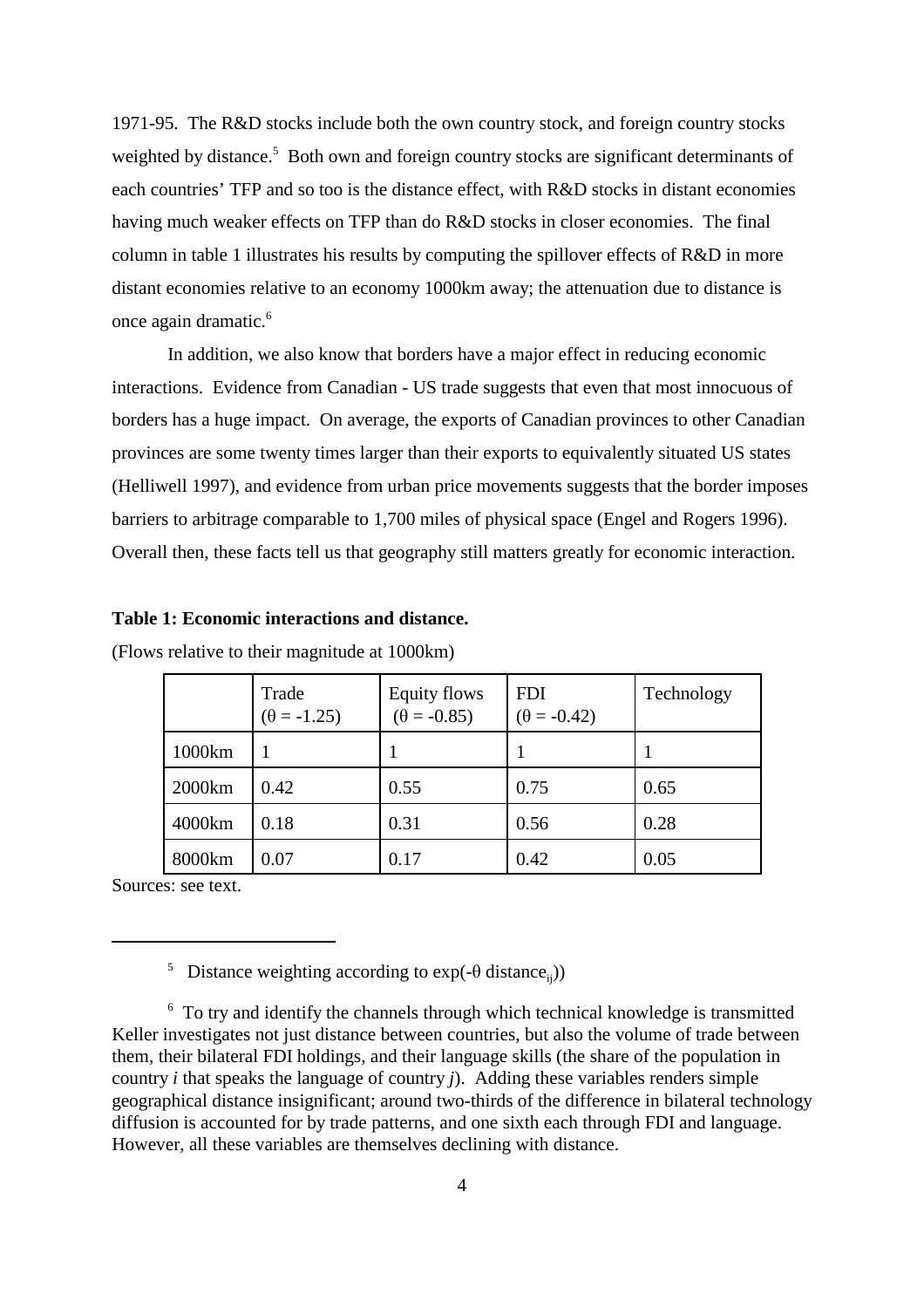#### *The magnitude of shipping costs:*

Underlying the rate of decline of these interactions are a variety of costs. The easiest to measure and observe are freight charges, although other costs of time in transit and information costs are quite possibly more important.

Shipping costs on short or heavily used routes are typically quite low. For the US freight expenditure incurred on imports was only 3.8% of the value of imports; equivalent numbers for, eg, Brazil and Paraguay are 7.3% and 13.3% (Hummels 1999a, from customs data). However, these values incorporate the fact that most trade is with countries that are close, and in goods that have relatively low transport costs. Looking at transport costs unweighted by trade volumes gives much higher numbers. Thus if we take all possible bilateral trade flows for which data is available (some 20,000 combinations of importer and exporter countries) the median cif/fob ratio is 1.28, implying transport and insurance costs amounting to 28% of the value of goods shipped. Looking across commodities, an unweighted average of freight rates is typically 2 to 3 times higher than the trade weighted average rate.

### *Determinants of shipping costs*

Estimates of the determinants of transport costs are given in Hummels (1999b) and Limao and Venables (2001). These studies typically find elasticities of transport costs with respect to distance of between 0.2 and 0.3, meaning that a doubling of the distance over which goods are shipped increases freight costs by around 20%. Sharing a common border substantially reduces transport costs and overland distance is around 7 times more expensive than sea distance.

In addition to the effects of distance and mode of transport, shipping costs are highly route specific, reflecting densities of traffic flow and monopoly power. For example, the cost of shipping a standard container from Baltimore to Durban is \$2,500; shipping the 1,600km further to Lusaka costs an additional \$2,500, while the 347Km from Durban to Maseru (Lesotho) costs an additional \$7,500. (Quotes from the shipping company used by the World Bank, cited in Limao and Venables 2001). Fink, Mattoo and Neagu (2000) study the impact of anti-competitive practises in the shipping industry, and estimate that these raise prices by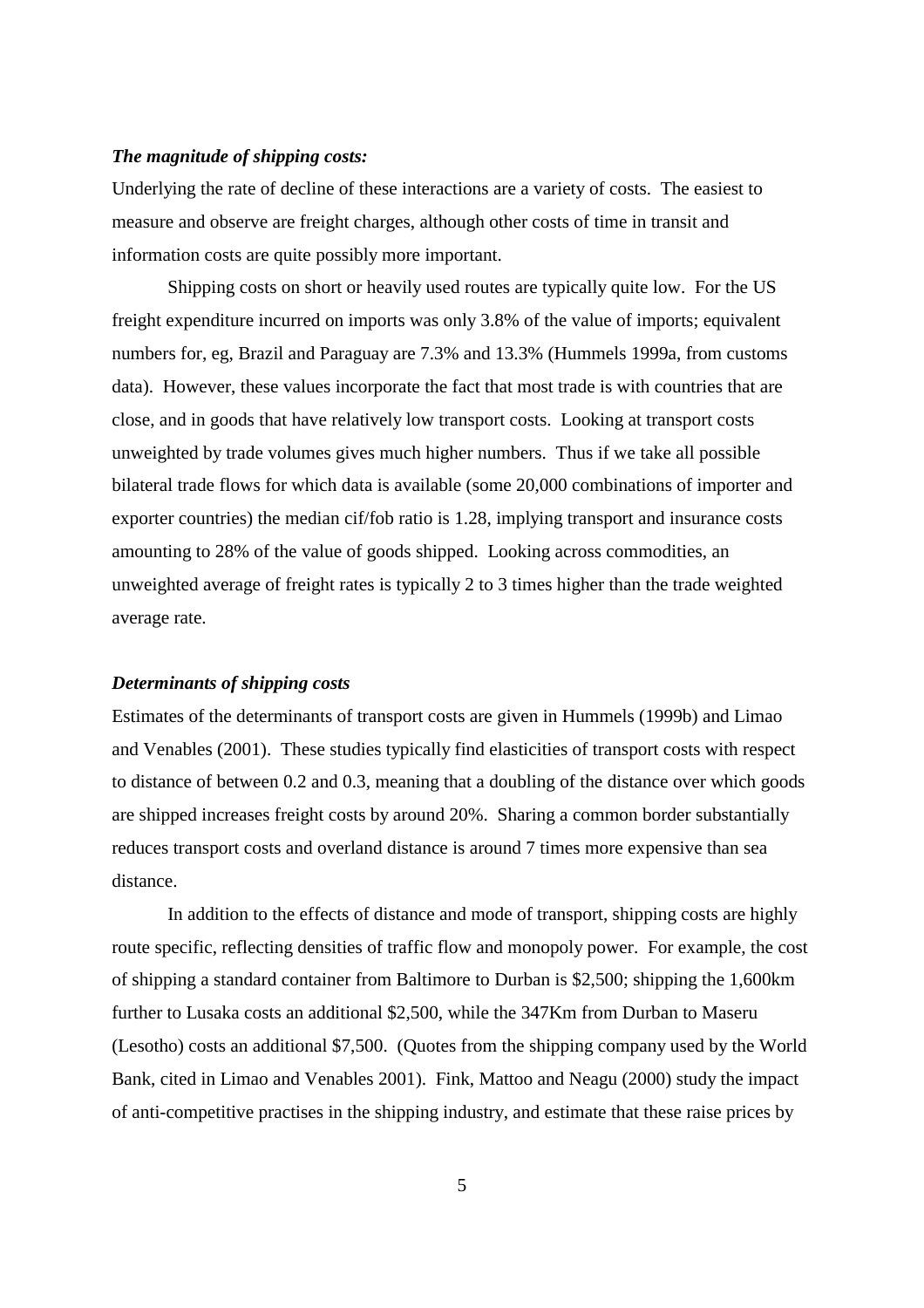more than 25%: the break-up of private carrier agreements would, they estimate, save transport costs of \$2billion pa on imports to the US alone.

#### *Landlocked countries:*

Landlocked countries face severe cost penalties. Research by Limao and Venables (2001) indicates that a representative landlocked country has transport costs approximately 50% greater than does a representative coastal economy. Infrastructure quality (as measured by a composite of index of transport and communications networks) is also important. While this matters for all countries, it is particularly important for landlocked countries, dependent on both their own and their transit countries' infrastructure. Bad infrastructure (at the  $75<sup>th</sup>$ percentile of the distribution) makes landlocked countries' transport costs a full 75% higher than those a representative coastal economy.

These higher transport costs have a large impact on trade flows. The median landlocked economy (controlling for other factors) has trade flows 60% lower than the median coastal economy. If, in addition, there is poor own infrastructure and transit country infrastructure, then trade is 75% lower than for the median coastal economy.

### *The costs of time in transit:*

Direct shipping costs are only part of the costs of distance. Also important are costs of search, i.e. finding and identifying trading partners and coordinating trades. Time in transit is important, and perhaps increasingly important as firms seek to apply 'just-in-time' management methods. Recent work by Hummels (2000) provides interesting evidence on the magnitude of time costs. He analyses data on some 25 million observations of shipments into the US, some by air and some by sea (imports classified at the 10-digit commodity level, by exporter country, and by district of entry to the US for 25 years). Given data on the costs of each mode and the shipping times from different countries he is able to estimate the implicit value of time saved by using air transport. The numbers are quite large. The cost of an extra day's travel is (from estimates on imports as a whole) around 0.3% of the value shipped. For manufacturing sectors, the number goes up to 0.5%, costs that are around 30 times larger than the interest charge on the value of the goods. One implication of these is that freight costs alone (and the cif/fob ratio) grossly understate the costs of distance. Another is that transport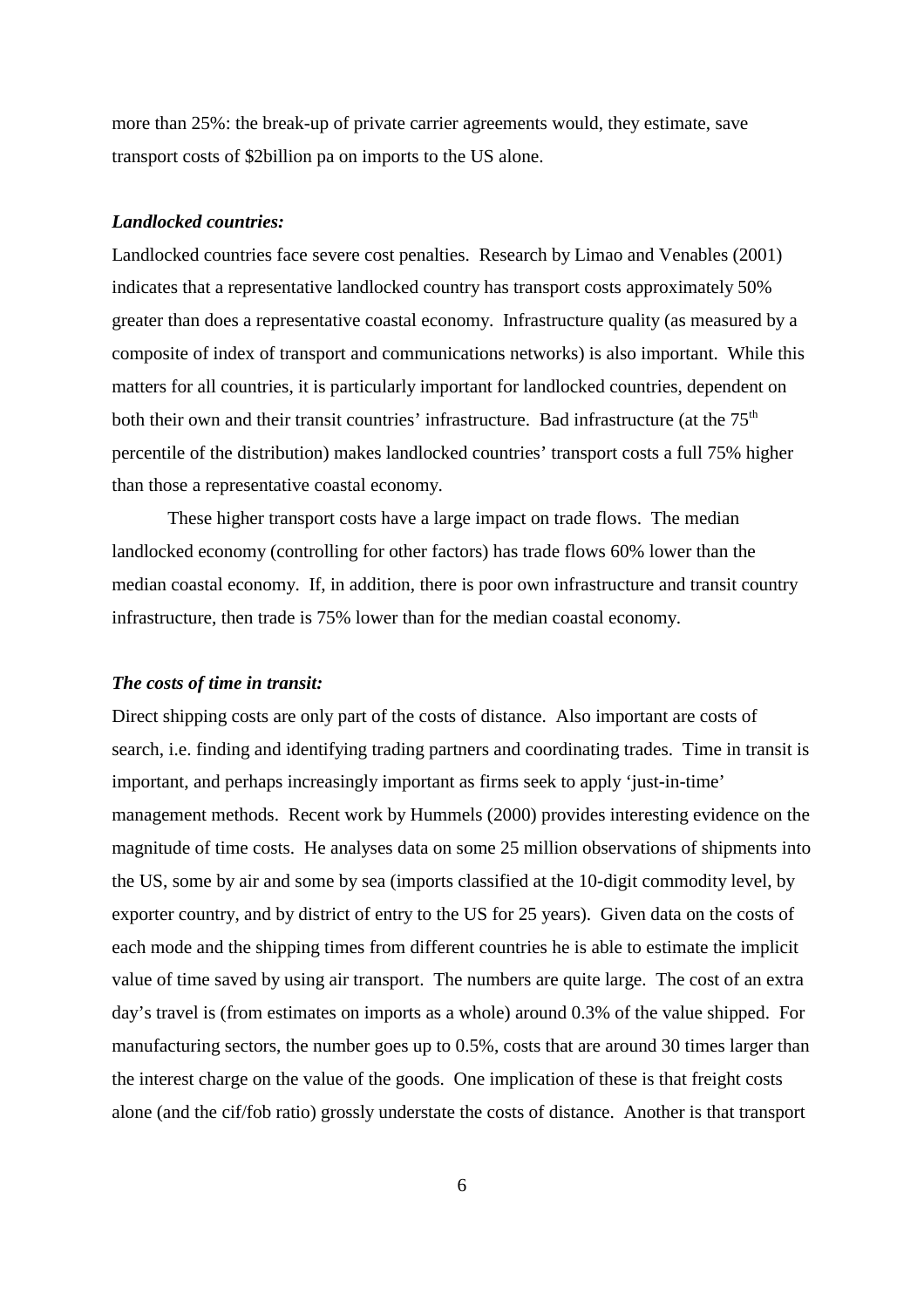costs have fallen much more through time than suggested by looking at freight charges alone. The share of US imports going by air freight rose from zero to 30% between 1950 to 1998, and containerization approximately doubled the speed of ocean shipping. Together these give a reduction in shipping time of 26 days, equivalent to a shipping cost reduction worth 12-13% of the value of goods traded.

### **3. Remoteness and real income.**

The previous section made the point that distance matters greatly for economic interactions. How does this feed into the distribution of income across countries? A number of mechanisms might be at work, including the effects of investment flows and technology transfers. Here, to illustrate effects, we concentrate just on the way in which trade flows can generate international income gradients between central and peripheral countries.

The effect of distance on factor prices is easily seen through a simple example. Suppose that half of a firm's costs are intermediate goods, and one third labour, the remaining being returns to capital. How does the wage that a firm can afford to pay (while just breaking even) depend on the costs it has to bear on shipping its output to final consumers and importing its intermediate inputs? It turns out that a firm that faces 20% transport costs can only afford to pay labour approximately 20% as much as can a firm that faces zero transport costs. As transport costs rise to 30% the wage the firm can afford to pay drops to 10%, and at 40% transport costs the firm can survive only if it pays its workers nothing. These numbers are based on an example where the cost of capital is the same in the remote country as in the centre. If this cost is higher, then wages in remote countries are depressed even further.

The point of this example is that in remote locations value added gets squeezed in two ways – the firm receives less for its output *and* pays more for imported equipment and intermediate goods. This means that even quite modest transport costs can have quite a dramatic effect on the wage that firms can afford to pay, and suggests that there will be quite steep 'wage gradients' from central to peripheral locations.

Redding and Venables (2001) measure these wage gradients for a sample of 101

7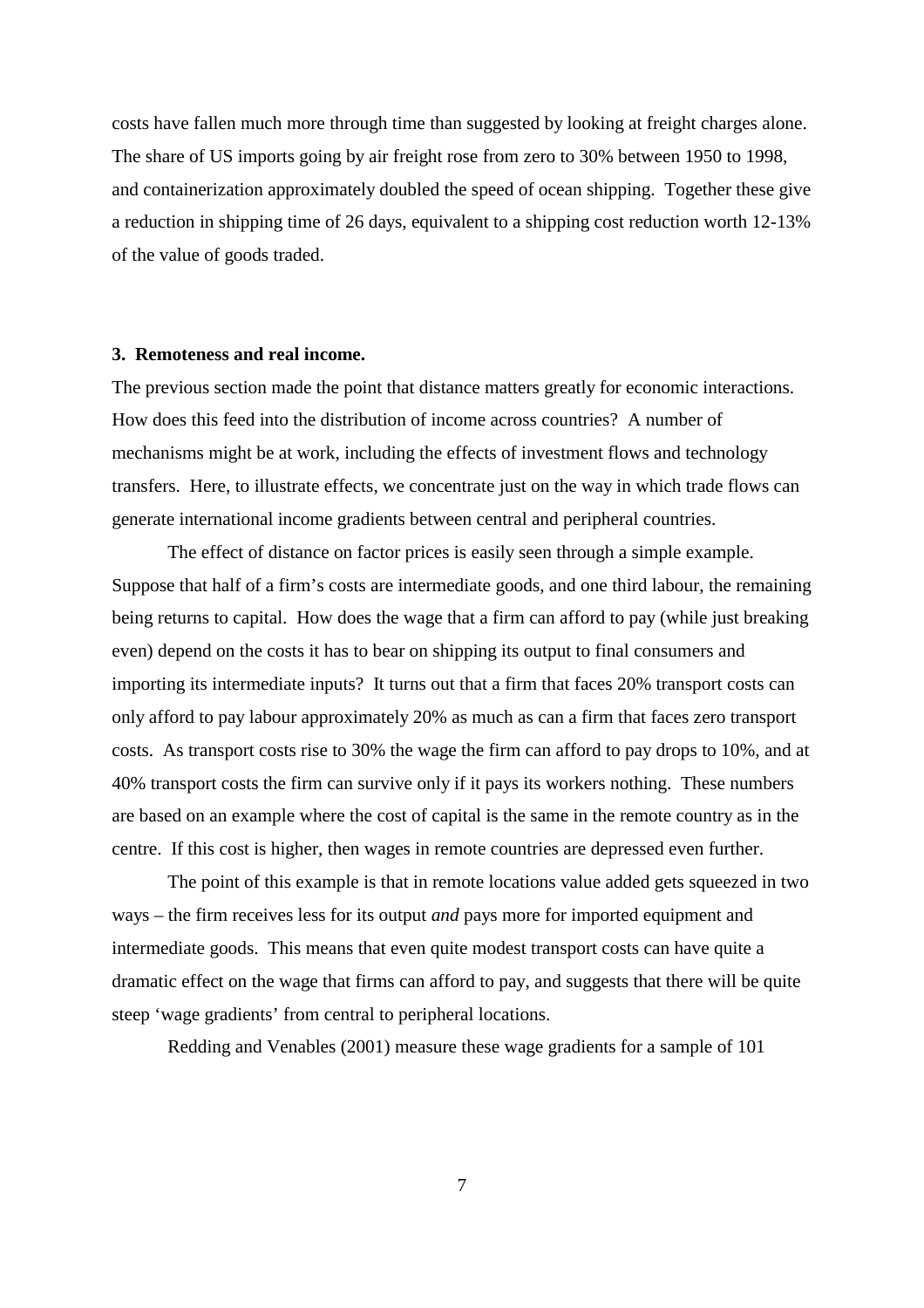countries.7 Trade data are used to calculate economically correct measures of 'foreign market access' (FMA). This, like a measure of market potential, aggregates expenditure in different countries, with weights inversely proportional to distance and also depending on whether countries share a common border, are islands or are landlocked.<sup>8</sup> Thus, countries close to large foreign export markets have a high value FMA, while remote countries have low values of this measure.

Figure 1 presents the scatterplot of the relationship between this variable and per capita income (both measured in logs, country codes given in the appendix), illustrating a strong positive relationship between the variables. For example, looking just within Europe, there is evidence of a wage gradient from Belgium/Luxembourg (countries with the best foreign market access) through France, Britain, to Spain, Portugal and Greece. Several other points stand out. One is that a number of countries are able to escape the consequence of remoteness from export markets – eg Australia, New Zealand, Japan, USA. However, looking at the bottom right-hand area of the figure, good foreign market access provides a safety net against very low incomes – despite the relatively poor performance of former communist countries.

As noted in the introduction, market access is derived both from proximity to export markets, and from access to a large domestic market. Both proximity and scale matter. The scale effect was absent from figure 1, but is included in figure 2, where the horizontal axis is the sum of foreign market access (FMA) and 'domestic market access' (DMA) a measure of domestic market size adjusted for the area of the country. Combining these effects provides very strong evidence of a wage gradient, indicating the importance of both proximity and scale in determining income levels.

Figures 1 and 2 just give market access (the penalty of being remote from markets)

<sup>&</sup>lt;sup>7</sup> Wage gradients can be estimated within as well as between countries. Thus for the United States, Hanson (1998) provides evidence that variation in wages across counties is linked to differential access to markets, even after controlling for a variety of other considerations such as levels of human capital and amenities. For Mexico, Hanson (1996, 1997) finds a regional wage gradient centred on Mexico City prior to trade liberalization and the partial breakdown of this regional wage gradient after liberalization as production reorientated towards the United States

<sup>&</sup>lt;sup>8</sup> The relative importance of these factors is found from econometric estimation of some specifications of a gravity model, see Redding and Venables (2001) for details.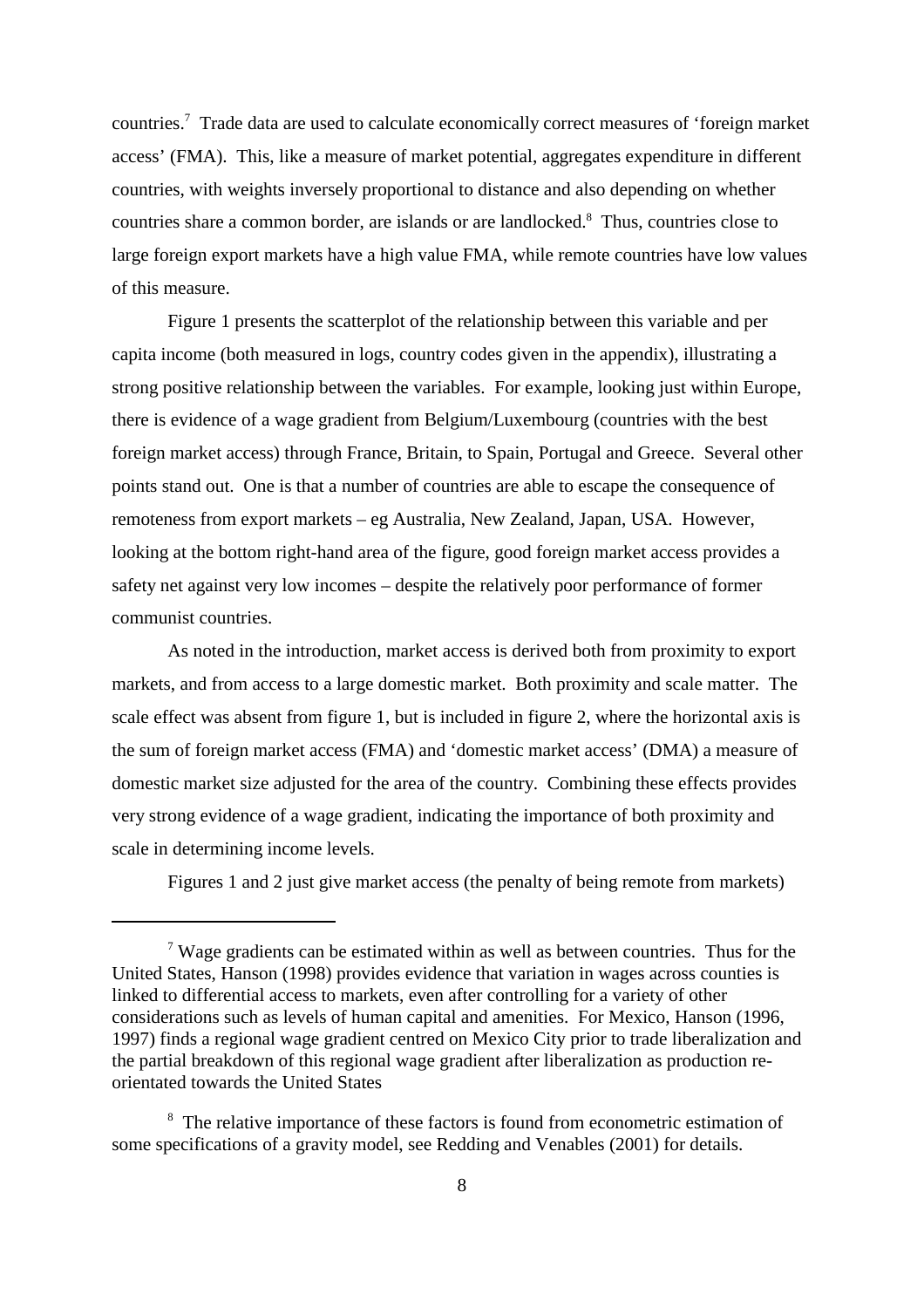but in addition 'supplier access' matters. One of the mechanisms by which geographical remoteness depresses wages is the high price of imported equipment and intermediate goods in remote locations. Figure 3 presents some direct empirical evidence on the relationship between access to sources of supply and the relative price of these goods. The horizontal axis gives the proper measure of access to foreign suppliers of manufactures (FSA), again derived from trade data, and the vertical axis gives the relative price of machinery and equipment in countries for which data is available. We see a statistically significant negative relationship, confirming that remote countries have to pay higher prices for these goods, this contributing to the squeeze on the wages that firms in these countries can afford to pay.

### *Quantifying the effects:*

Per capita incomes depend on additional factors, as well as market and supplier access, and Redding and Venables undertake econometric analysis incorporating a set of other variables. These include measures of endowments and of the quality of institutions, which are important determinants of per capita income levels. However, the geographical variables remain highly significant determinants of per capita income levels even once these further variables have been added in.

One way of illustrating the quantitative importance of geography is to undertake a set of hypothetical experiments of the form: suppose we move country 1 to the location of country 2 then, holding other things equal, what would happen to country 1's income? Tables 2 and 3 report the results of a few experiments of this type. Being landlocked and being an island both have a negative effect on real income, and the first column indicates that the penalty from being landlocked is substantial – removing it would raise income by onequarter.<sup>9</sup> The cost of island status is smaller, costing around 7% of GDP (column 2). Column (3) reports a trade policy experiment: changing countries' trade openness (as measured by the Sachs-Warner (1995) openness index) from the 1994 value to the most open possible. This too yields extremely large income gains, of around 25% for countries that were, in 1994, quite economically closed.

Column (4) reports the experiment of moving a country from its present location to

<sup>&</sup>lt;sup>9</sup> The model specification means that the same proportional effect is experienced by all countries.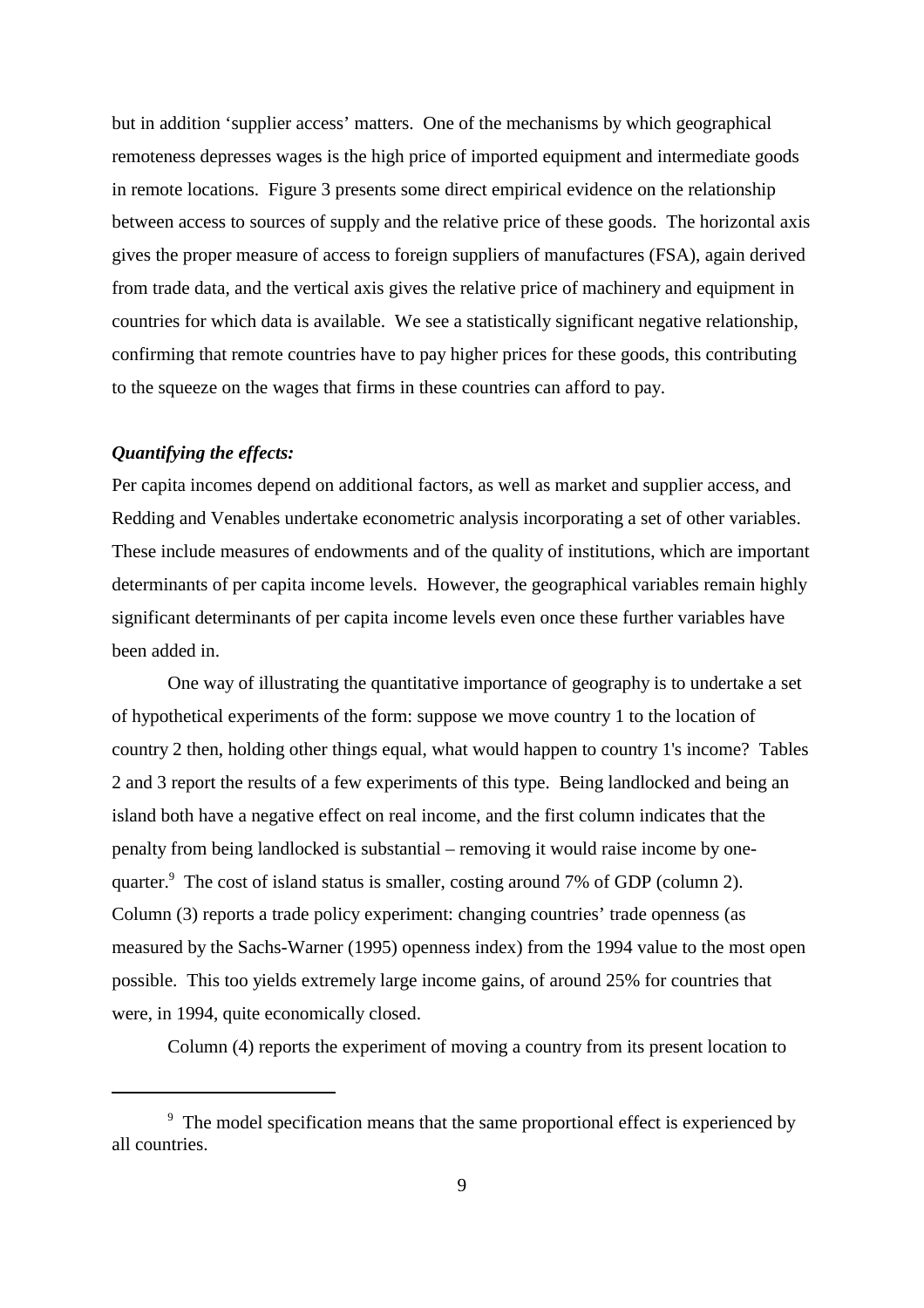that of Hungary, on the edge of the EU. The dramatic increase in FMA brought about by this change means that, for some of the most remote economies in the sample, income increases by nearly 80%.

|           | Variable |               |               |           |
|-----------|----------|---------------|---------------|-----------|
|           | (1)      | (2)           | (3)           | (4)       |
| Country   | Access   | Loss of       | <b>Become</b> | Distance  |
|           | to Coast | Island        | Open          | (Central) |
|           |          | <b>Status</b> |               | Europe)   |
| Australia |          | 7.3%          |               |           |
| Sri Lanka |          | 7.3%          | 20.7%         | 67.4%     |
| Zimbabwe  | 24.0%    |               | 27.7%         |           |
| Paraguay  | 24.0%    |               | 25.3%         | 79.7%     |
| Hungary   | 24.0%    |               | 26.5%         | 58.3%     |

**Table 2: Percentage change in real income from openess**

**Notes:** Actual values for the Sachs and Warner (1995) openness index are 1 in Australia, 0.2321 in Sri Lanka, 0.038 in Hungary, 0.077 in Paraguay, and 0 in Zimbabwe. **Source:** Redding and Venables (2000).

Common borders are also important for facilitating trade and improving market access, and table 3 quantifies their importance by the hypothetical experiments of closing borders. The effects reported show that smaller countries gain very substantially from access to a large neighbour, as illustrated for Mexico and the Czech Republic. However, two small neighbours, the two African economies, neither of which have large markets nor supplies of manufactures to offer, only experience extremely small border effects. An implication of this is that South-South regional integration schemes yield very limited benefits compared to fuller integration into the world economy as a whole.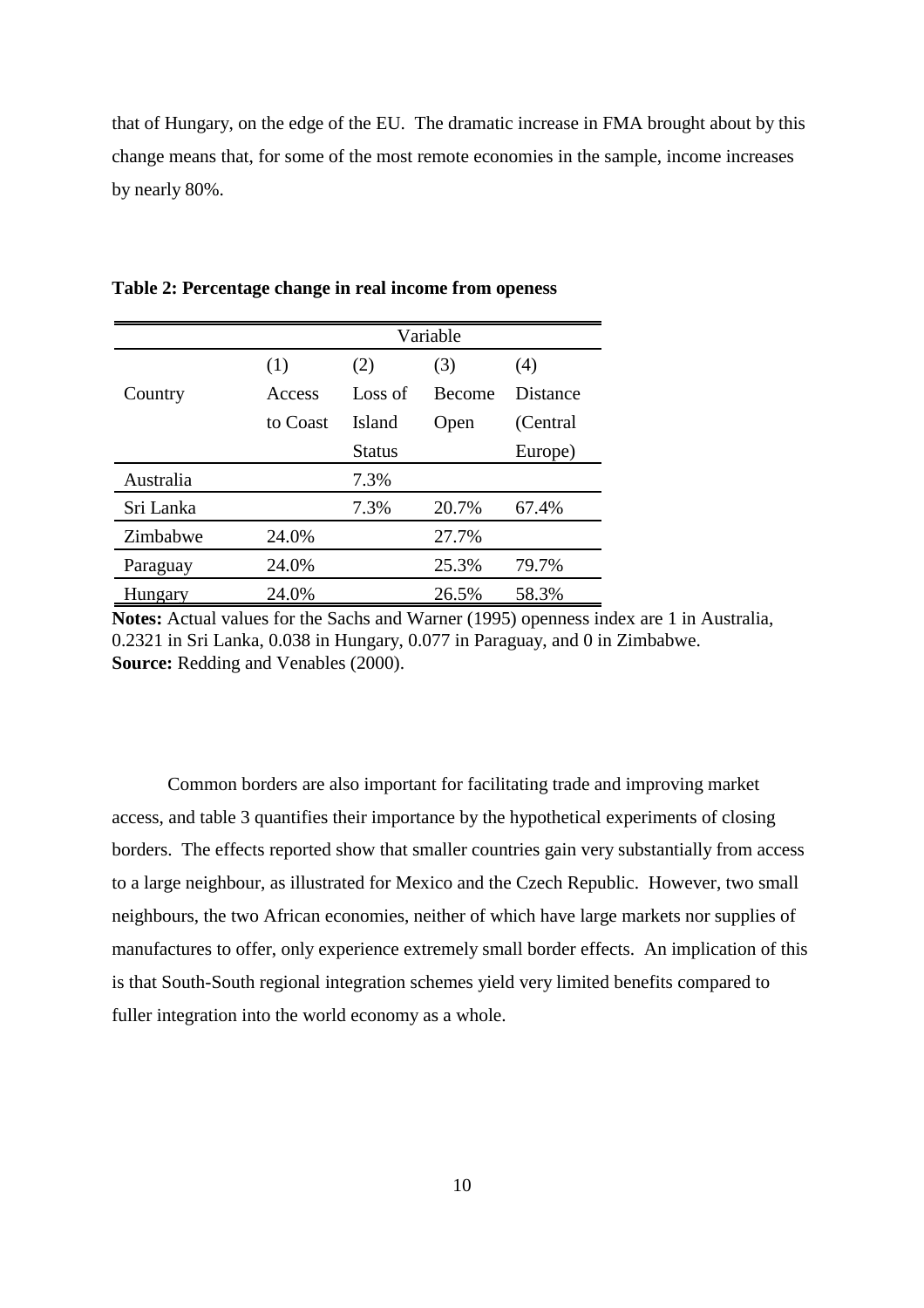| <b>Removal of Common Border</b> | <b>Effect on Per Capita Income</b> |                |  |
|---------------------------------|------------------------------------|----------------|--|
| Germany - Czech Republic        | Germany                            | Czech Republic |  |
|                                 | $-0.1\%$                           | $-25.7\%$      |  |
| U.S. - Mexico                   | U.S.                               | Mexico         |  |
|                                 | $-0.5%$                            | $-27.2%$       |  |
| Zimbabwe-Zambia                 | Zimbabwe                           | Zambia         |  |
|                                 | $-0.05%$                           | $-0.11%$       |  |

**Table 3: Percentage change in real income from border effects**

**Source:** Redding and Venables (2000).

### **4. New technologies: the death of distance?**

Technical progress has lead to substantial reductions in trade costs in the last 40 years. Shipping rates and airfreight rates have both fallen, although the decline in these rates ended in the 1960s and 1980s respectively. We have already commented on the cost reductions associated with the speeding up of shipping.

In addition to these changes the development of information and communications technologies (ICT) has made the transmission of digital information virtually free. These technologies bring great benefits to isolated and distant economies, allowing faster and cheaper exchange of information and ideas. However, it is not clear that they overturn all the economic disadvantages of isolation or lead to the 'death of distance' as suggested by some authors (Cairncross 2001). In this section we offer a few remarks about the likely implications of these new technologies for isolated and distant economies.

## *Weightless inputs and outputs*

In some activities inputs and outputs can be digitized -- made 'weightless' -- and shipped virtually free of charge. These activities can be relocated to lower wage economies, as recent experience indicates. The highly successful Indian software and IT-enabled services sectors had output in 2000 of \$8bill with exports of \$4bill. IT enabled services – call centres ('customer interaction centres'), medical transcriptions, finance and accounting services – had exports to the US of \$0.26bill, predicted to grow to \$4bill by 2005 (Economist May  $5<sup>th</sup>$  2001).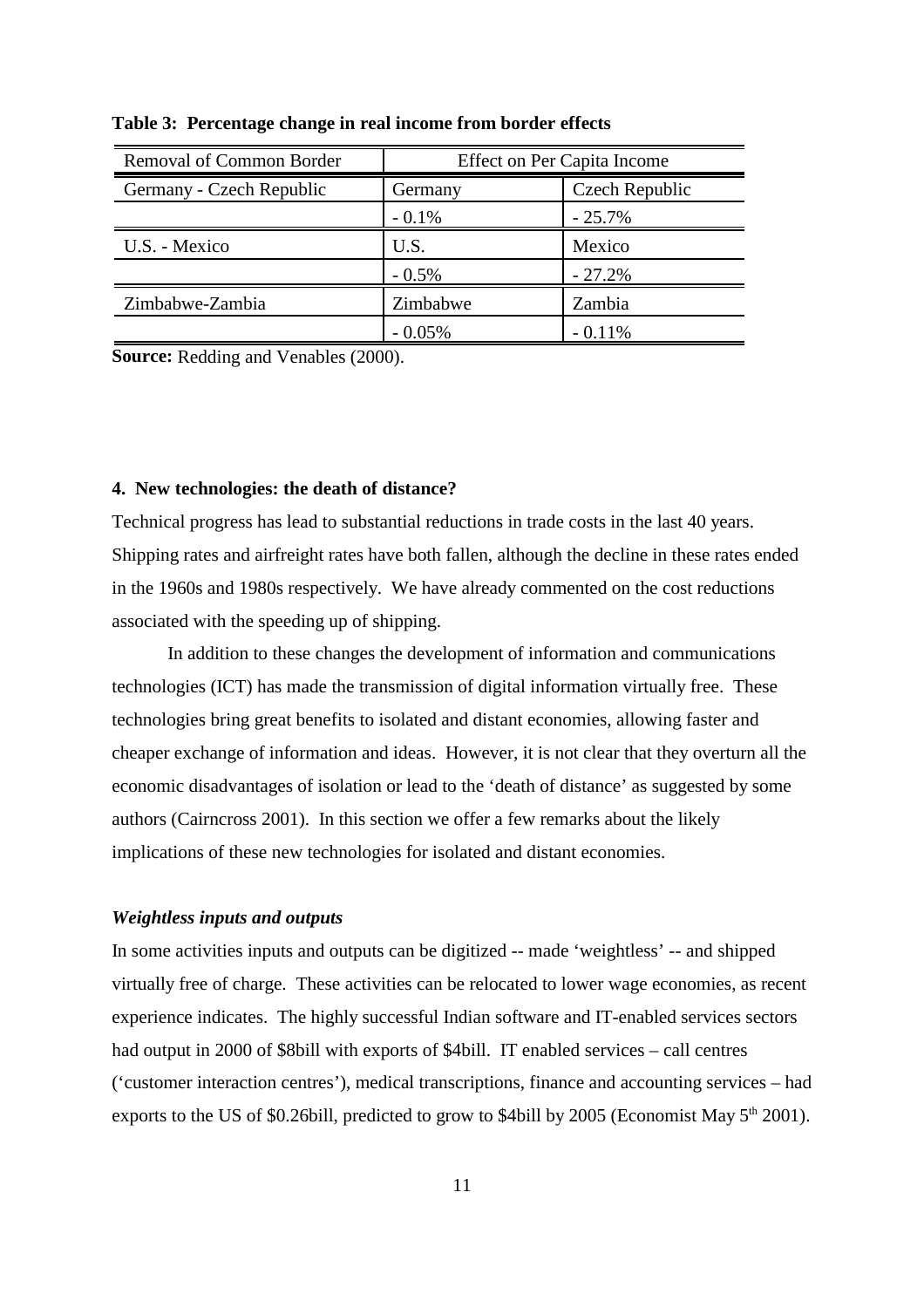These are substantial size activities, compared to total Indian exports of \$45bill in 2000, but are less than 1% of total US imports of around \$950billion.10

Development of these activities may prove extremely valuable to isolated and distant economies, although a couple of provisos need to be made. First, as activities are codified and digitized, so not only can they be moved costlessly through space, but also they are typically subject to very large productivity increases and price reductions. Thus, the effect of ICT on, say, airline ticketing, has been primarily to replace labour by computer equipment, and only secondarily to allow remaining workers to be employed in India rather than the US or Europe. There is continuing technical progress in these activities so, for example, technology that can capture voice or handwriting will soon make Indian medical transcription obsolete. This suggests that even if more activities become weightless the share of world expenditure and employment attributable to these activities will remain small -- perhaps as little as a few percent of world GDP.

The second point is that small economies will face intense competition in attracting these activities, as the experience of India already suggests. There is a sense in which 'weightless' activities are the natural comparative advantage of remote economies since these economies have a comparative disadvantage in transport intensive goods, (Venables and Limao 2002). However, success will require both the telecommunications infrastructure and the skill base to attract investments.

## *ICT and the costs of remote management*

Recent years have seen the growth of both outsourcing and foreign direct investment (FDI), with the associated development of production networks or production chains. FDI has grown faster than either income or trade. The growth of production networks has been studied by a number of researchers. One way to measure its growth is by looking at trade in components, and Yeats (1998) estimates that 30% of world trade in manufactures is now trade in components rather than final products. Hummels, Ishii and Yi (2001) chart trade flows that cross borders multiple times, as when a country imports a component and then reexports it embodied in some downstream product. They find that (for 10 OECD countries),

 $10$  For further discussion of the concept of weightlessness and the implications of new information and communication technologies for economic growth, see Quah (1997), (2001).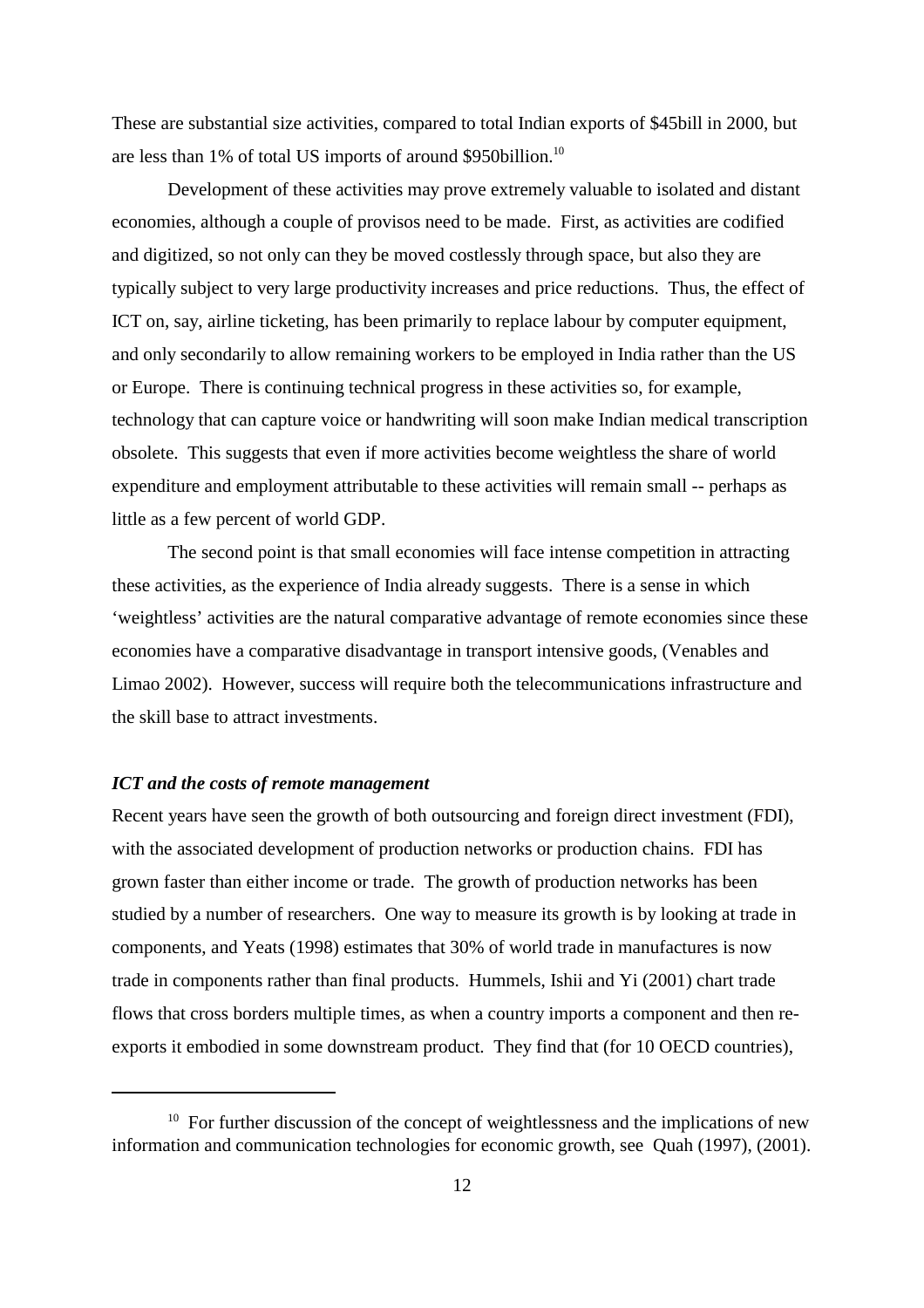the share of imported value added in exports rose by one third between 1970 and 1990, reaching 21% of export value.

Both FDI and outsourcing involve, in somewhat different ways, a fragmentation of the structure of the firm, as production is split into geographically and/or organisationally differerent units. From the international perspective this fragmentation offers the benefits of being able to move particular stages of the production process to the lowest cost locations – labour intensive parts to low wage economies, and so on. However, as well as involving potentially costly shipping of parts and components it also creates formidable management challenges. Product specification and other information has to be transferred, and production schedules and quality standards have to be monitored. Do new technologies reduce the costs of doing this?

To the extent that pertinent information is 'codifiable' the answer is likely to be yes. The use of ICT for business-to-business trade is well documented, although it is reported to often reduce the number of suppliers a firm uses, rather than increase the number. In mass production of standardized products designs can be relatively easily codified; where the production process is routine, daily or hourly production runs can be reported and quality data can be monitored.

However, in many activities the pertinent information cannot be codified so easily. There are two sorts of reasons for this. One is the inherent complexity of the activity. For example, frequent design changes and a process of ongoing product design and improvement (involving both marketing and production engineering) may require a level of interaction that -- at present -- can only be achieved by face-to-face contact. The second reason is to do with the fact that contracts are incomplete, and people on either side of the contract (or in different positions within a single firm) have their own objectives. It is typically expensive or impossible to ensure that their incentives can be shaped to be compatible with meeting the objectives of the firm. While new technologies may reduce the costs of monitoring, it seems unlikely that these problems of incomplete contracts are amenable to a technological fix.

What evidence is there? On the one hand, there is the fact that in recent years there has been a dramatic increase in the outsourcing of activities to specialist suppliers, suggesting that difficulties in writing contracts and monitoring performance have been reduced. On the other hand, a number of empirical studies point to the continuing importance, despite new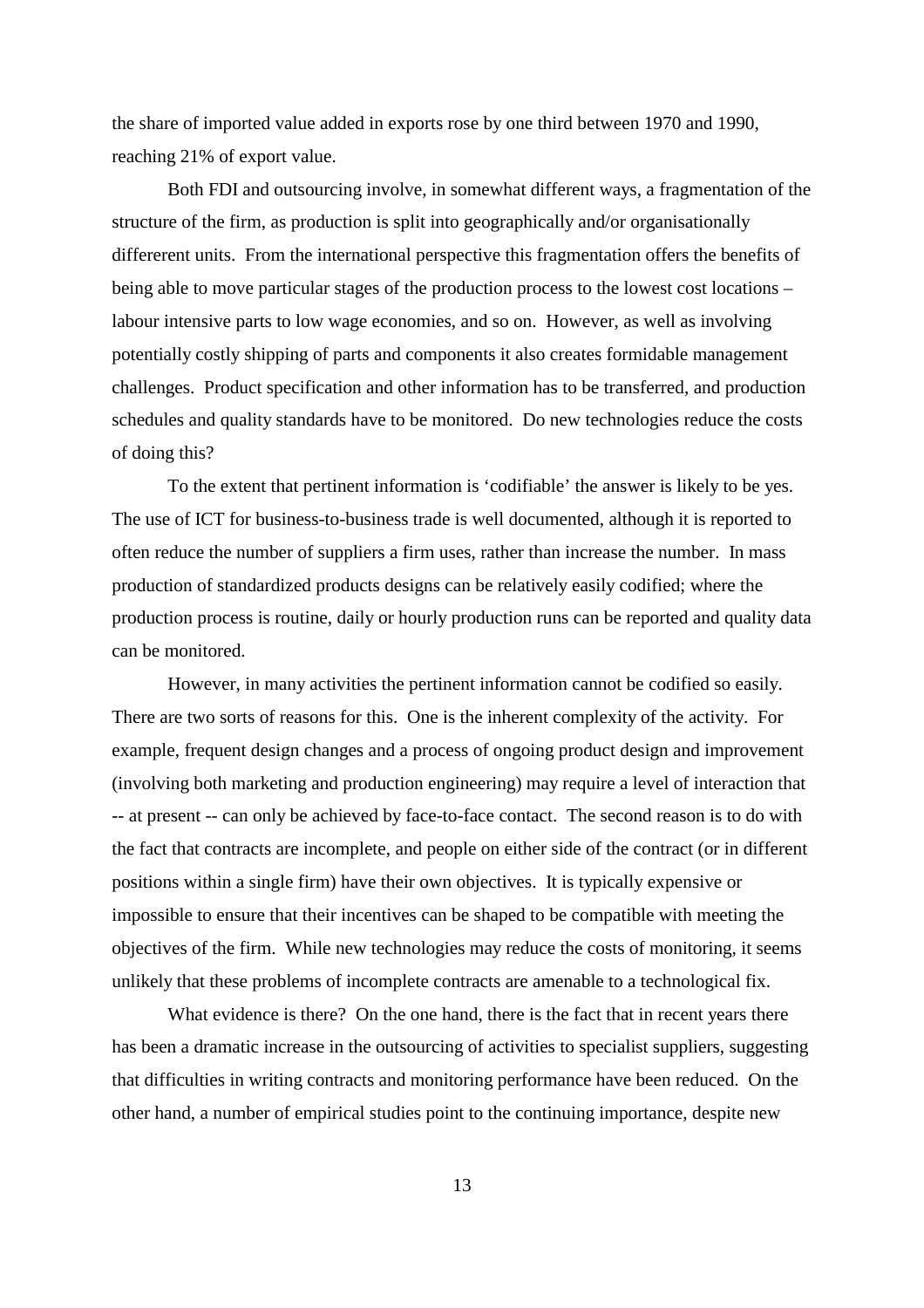technologies, of regular face-to-face contact. Thus, Gaspar and Glaeser (1998) argue that telephones are likely to be complements, not substitutes, for face-to-face contact as they increase the overall amount of business interaction. They suggest that, as a consequence, telephones have historically promoted the development of cities. The evidence on business travel suggests that as electronic communications have increased so too has travel, again indicating the importance of face-to-face contact. Leamer and Storper (2000) draw the distinction between 'conversational' transactions (that can be done at a distance by ICT) and 'handshake' transactions that require face-to-face contact. New technologies allow dispersion of activities that only require 'conversational' transactions, but might also increase the complexity of production and design process, and hence increase the proportion of activities that require 'handshake' communication.

Overall then, it seems that there are some relatively straightforward activities where knowledge can be codified, new technologies will make management from a distance easier, and relocation of the activity to lower wage regions might be expected. But monitoring, control, and information exchange in more complex activities still requires a degree of contact that involves proximity and face-to-face meetings. Perhaps nowhere is this more evident than in design and development of the new technologies themselves.

### *The speeding up of production:*

New technologies provide radical opportunities for speeding up parts of the overall supply process. There are several ways this can occur. One is simply that basic information - product specifications, orders and invoices -- can be transmitted and processed more rapidly. Another is that information about uncertain aspects of the supply process can be discovered and transmitted sooner. For example, retailers' electronic stock control can provide manufacturers with real time information about sales and hence about changes in fashion and overall expenditure levels. For intermediate goods, improved stock controls and lean production techniques allow manufacturers to detect and identify defects in supplies more rapidly. These changes pose the interesting question: if some elements of the supply process become quicker, what does this do to the marginal value of time saved (or marginal cost of delay) in other parts of the process? In particular, if one part of the process that takes time is the physical shipment of goods, then will time saving technical changes encourage firms to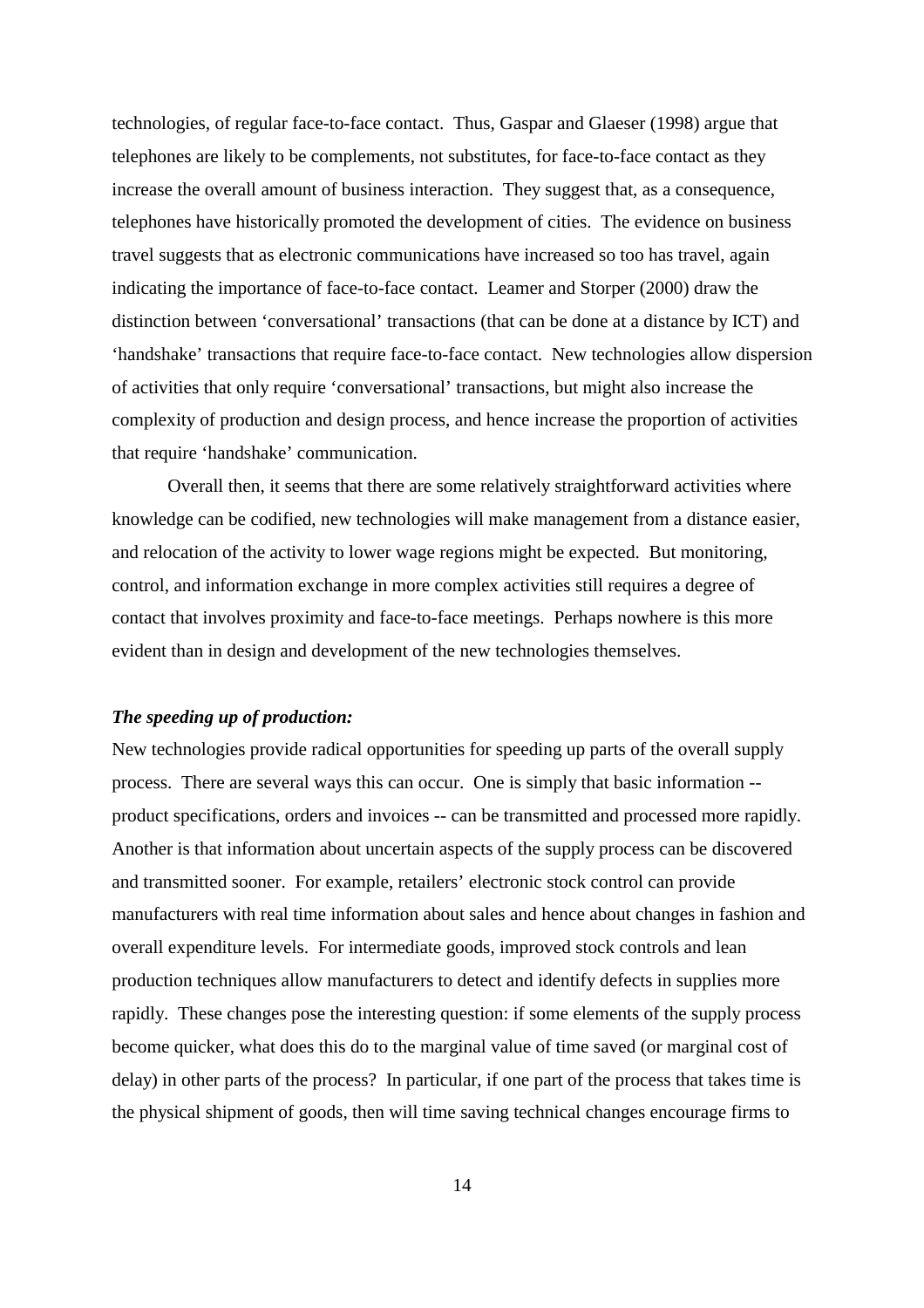move production closer to markets, or allow them to move further away?

There are some reasons to think that the effect might encourage firms to move production closer to markets. The new opportunities created for rapid response can be exploited only if all stages of production are fast. The highly successful Spanish clothing chain, Zara (Economist, May  $19<sup>th</sup> 2001$ ) provides an example. It uses real time sales data, can make a new product line in three weeks (compared to the industry average of nine months) and only commits 15% of production at the start of the season (industry average 60%). It also does almost all its manufacturing (starting with basic fabric dyeing through the full manufacturing process) in house in Spain, with most of the sewing done by 400 local cooperatives (compared to the extensive outsourcing of other firms in the industry).<sup>11</sup>

Just-in-time production techniques provide a further example. New technologies have allowed much improved stock control and ordering, and a consequent movement of suppliers towards their customers. In a study of the location of suppliers to the US automobile industry Klier (1999) finds that 70-80% of suppliers are located within one days drive of the assembly plant, although even closer location is limited by the fact that many suppliers serve several assembly plants. He also finds evidence that the concentration of supplier plants around assembly plants has increased since 1980, a timing that he points out is consistent with the introduction of just-in-time production methods. The leader in the application of just-in-time techniques is Toyota, whose independent suppliers are on average only 59 miles away from its assembly plants, to which they make eight deliveries a day. By contrast, General Motor's suppliers in North America are an average of 427 miles away from the plants they serve and make fewer than two deliveries a day. As a result, Toyota and its suppliers maintain inventories that are one-fourth of General Motor's, when measured as a percentage of sales (Fortune, Dec  $8<sup>th</sup>$  1997).

These examples suggest that, at least in some activities, remote economies may become more marginalised as a consequence of new technologies.

# *Clustering still matters:*

Arguments above suggest that new technologies will facilitate the relocation of some

 $11$  For a formal analysis of the idea that new technologies may encourage firms to move production closer to markets, see Evans and Harrigan (2001).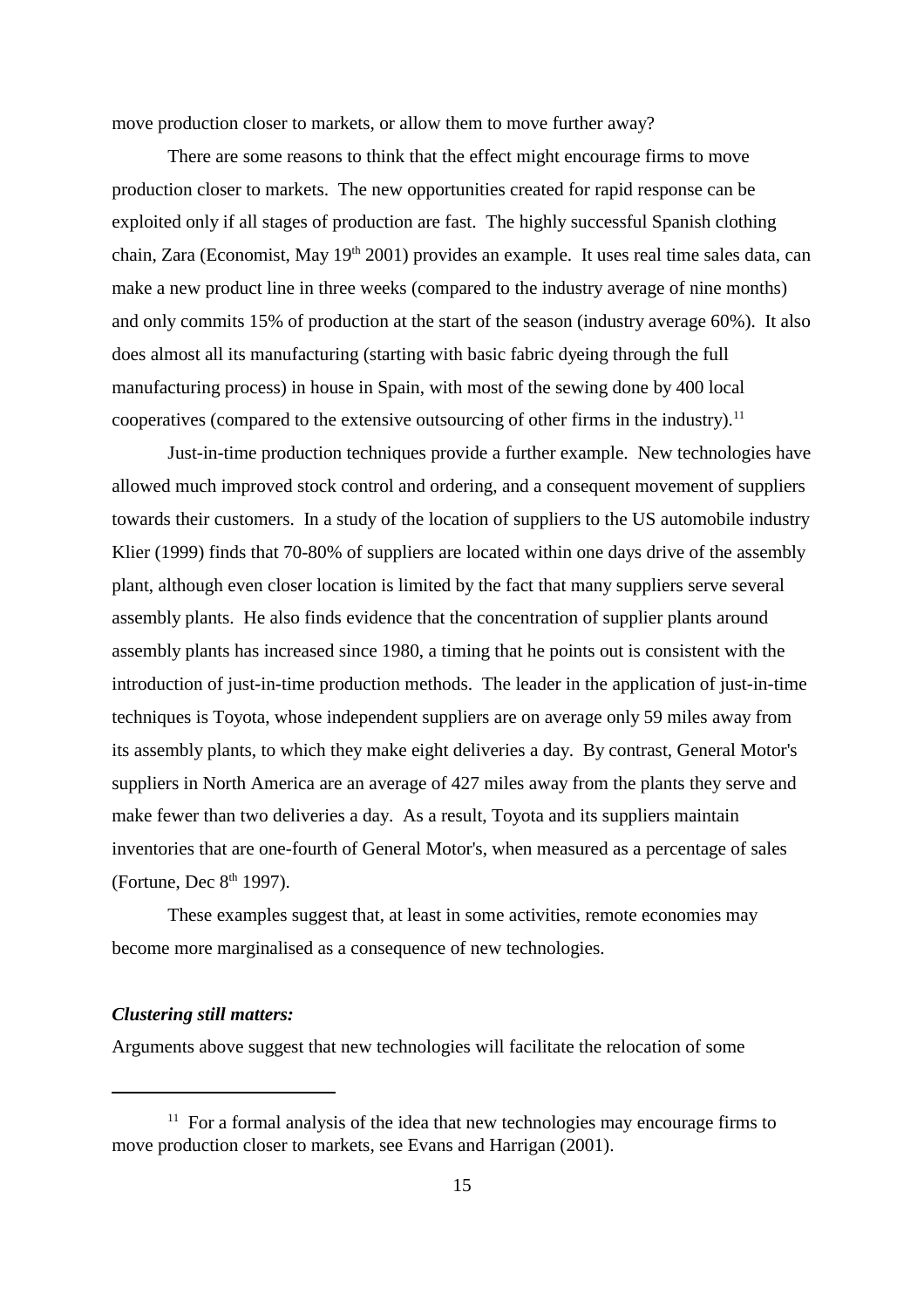activities to lower wage locations. Other activities may become increasingly locked in to established centres. However, for activities that can relocate clustering is likely to be important. Foreign direct investment projects will tend to go to locations where investors can see that other investors are doing well. Firms will want to move to locations where there is a deep pool of skilled labour and a network of local suppliers. These factors may militate against relocation of these activities to small countries.

Overall then, while it is clear that new technologies will bring many benefits, allowing isolated and remote countries closer contact with the outside world, the 'death of distance' view is misplaced. It is far from clear that new technologies will provide a straightforward development strategy for these countries.

#### **5. Conclusions.**

Th review of research in this paper is partial in its coverage. For example, we have not discussed the implications of smallness for export concentration and for vulnerability, but instead concentrated on the costs of isolation and distance. These factors choke off economic interactions, mean that potential investors can only pay low wages, and reduce real income. New technologies bring benefits, but need further study. Some activities will become more entrenched in existing centres, others will relocate, and the relocation will likely lead to the formation of new clusters.

What are the policy implications of the preceding analysis? We offer just a few points. The first is that infrastructure improvements are important. Changes that reduce isolation will affect prices in the economy, having non-marginal effects that need to properly evaluated by social cost benefit analysis. These changes do not necessarily require physical investments. Our discussion of the costs of time in transit point to the importance of port, customs and other frontier delays in deterring investments. The example of Intel's investment in Costa Rica is instructive: Intel went ahead with a \$300million chip facility only after the government of Costa Rica had guaranteed rapid customs clearance of imports, free of bureaucratic and administrative blockages. Similarly, the discussion of shipping costs pointed to the barriers created by ocean shipping cartels. Competition policy at the international level is needed to break up these cartels.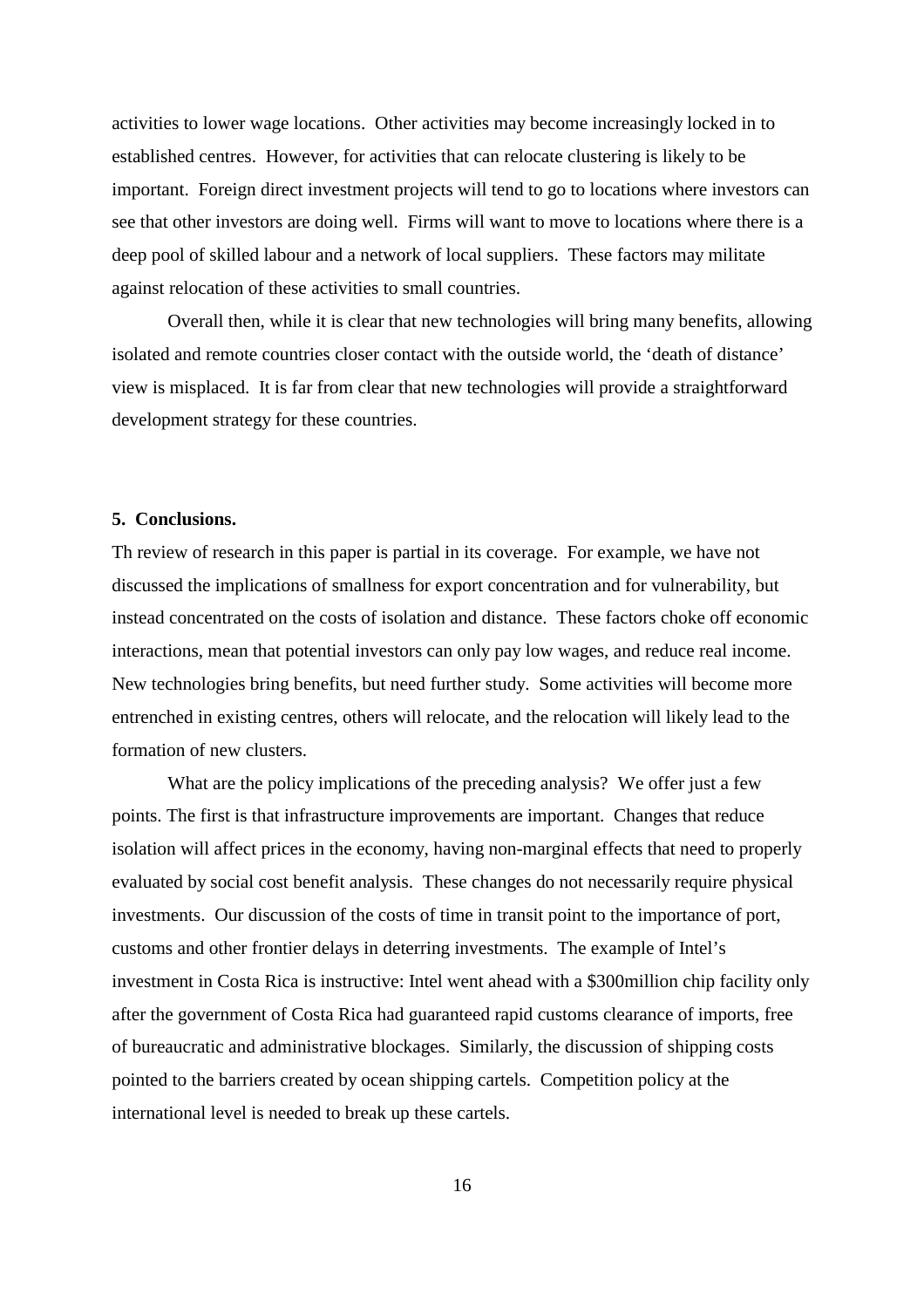Second, development strategies need to look carefully at what the comparative advantage of small, distant, and isolated economies really is. Traditional analysis points almost exclusively at factor endowments and factor prices, but additional factors need to be taken into account. In addition to looking to their factor endowments and the factor intensity of industries, remote economies should look to 'transport intensity' of industries. Small economies should look to the importance of scale in different sectors, and not just scale within the individual firm, but scale defined to include the size of viable clusters of firms and pools of skilled labour.

Finally, while geography matters, so too do many other factors, including trade policy, institutions and factor endowments. Restrictive trade policy has the effect, like distance, of making a country more economically remote from the rest of the world. Spatial analysis suggests that clustering is important for many activities, indicating that small initial advantages can translate into large differences in outcomes, as 'cumulative causation' drives the growth of the cluster. This highlights the importance of good initial conditions in the business environment.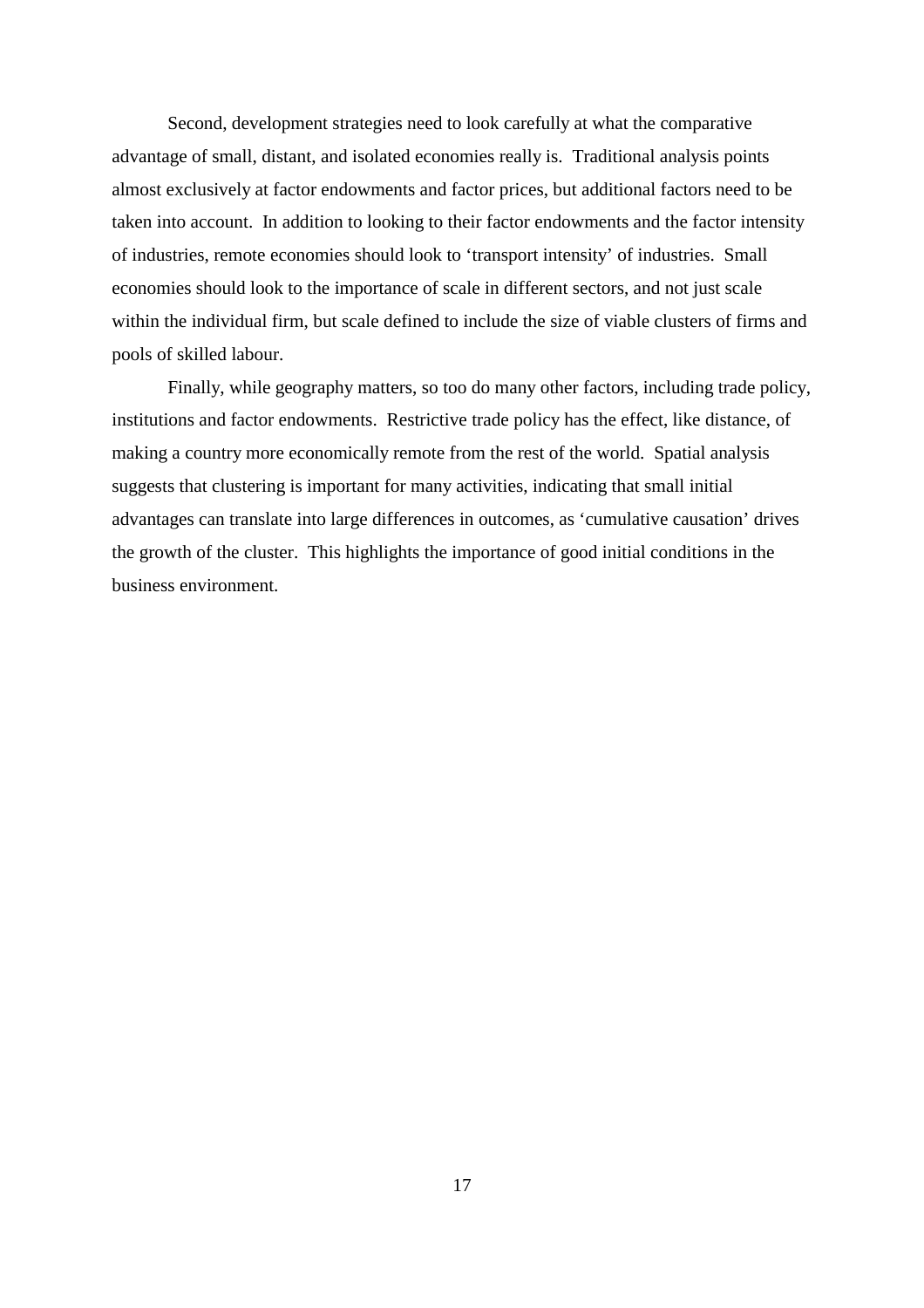# **Appendix:**

| 1. Albania (ALB)        | 28. Estonia (EST)    | 55. Morocco (MAR)     | 82. Singapore (SGP)   |
|-------------------------|----------------------|-----------------------|-----------------------|
| 2. Argentina (ARG)      | 29. Ethiopia (ETH)   | 56. Moldova (MDA)     | 83. El Salvador (SLV) |
| 3. Armenia (ARM)        | 30. Finland (FIN)    | 57. Madagasc. (MDG)   | 84. Slovak Rep. (SVK) |
| 4. Australia (AUS)      | 31. France (FRA)     | 58. Mexico (MEX)      | 85. Slovenia (SVN)    |
| 5. Austria (AUT)        | 32. Gabon (GAB)      | 59. Macedonia (MKD)   | 86. Sweden (SWE)      |
| 6. Bangladesh (BGD)     | 33. UK (GBR)         | 60. Mongolia (MNG)    | 87. Syria (SYR)       |
| 7. Bulgaria (BGR)       | 34. Greece (GRC)     | 61. Mozambiq. (MOZ)   | 88. Chad (TCD)        |
| 8. Belg./Lux (BLX)      | 35. Guatemala (GTM)  | 62. Mauritius (MUS)   | 89. Thailand (THA)    |
| 9. Bolivia (BOL)        | 36. Hong Kon (HKG)   | 63. Malawi (MWI)      | 90. Trinidad/T. (TTO) |
| 10. Brazil (BRA)        | 37. Honduras (HND)   | 64. Malaysia (MYS)    | 91. Tunisia (TUN)     |
| 11. C Afr. Rp. (CAF)    | 38. Croatia (HRV)    | 65. Nicaragua (NIC)   | 92. Turkey (TUR)      |
| 12. Canada (CAN)        | 39. Hungary (HUN)    | 66. Netherlands (NLD) | 93. Taiwan (TWN)      |
| 13. Switzerl. (CHE),    | 40. Indonesia (IDN)  | 67. Norway (NOR)      | 94. Tanzania (TZA)    |
| 14. Chile (CHL)         | 41. India (IND)      | 68. Nepal (NPL)       | 95. Uruguay (URY)     |
| 15. China (CHN)         | 42. Ireland (IRL)    | 69. New Zeal. (NZL)   | 96. USA (USA)         |
| 16. Cote d'Ivoire (CIV) | 43. Israel (ISR)     | 70. Pakistan (PAK)    | 97. Venezuela (VEN)   |
| 17. Cameroon (CMR)      | 44. Italy (ITA)      | 71. Panama (PAN)      | 98. Yemen (YEM)       |
| 18. Congo Rep. (COG)    | 45. Jamaica (JAM)    | 72. Peru (PER)        | 99. South Afr. (ZAF)  |
| 19. Colombia (COL)      | 46. Jordan (JOR)     | 73. Philippines (PHL) | 100. Zambia (ZMB)     |
| 20. Costa Rica (CRI)    | 47. Japan (JPN)      | 74. Poland (POL)      | 101. Zimbabwe (ZWE)   |
| 21. Czech Rep. (CZE)    | 48. Kazakhstan (KAZ) | 75. Portugal (PRT)    |                       |
| 22. Germany (DEU)       | 49. Kenya (KEN)      | 76. Paraguay (PRY)    |                       |
| 23. Denmark (DNK)       | 50. Kyrgyz Rp. (KGZ) | 77. Romania (ROM)     |                       |
| 24. Algeria (DZA)       | 51. Korea, Rp. (KOR) | 78. Russia (RUS)      |                       |
| 25. Ecuador (ECU)       | 52. Sri Lanka (LKA)  | 79. Saudi Arab. (SAU) |                       |
| 26. Egypt (EGY)         | 53. Lithuania (LTU)  | 80. Sudan (SDN)       |                       |
| 27. Spain (ESP)         | 54. Latvia (LVA)     | 81. Senegal (SEN)     |                       |

**Table A1: Countries in figure 2 and table 2.**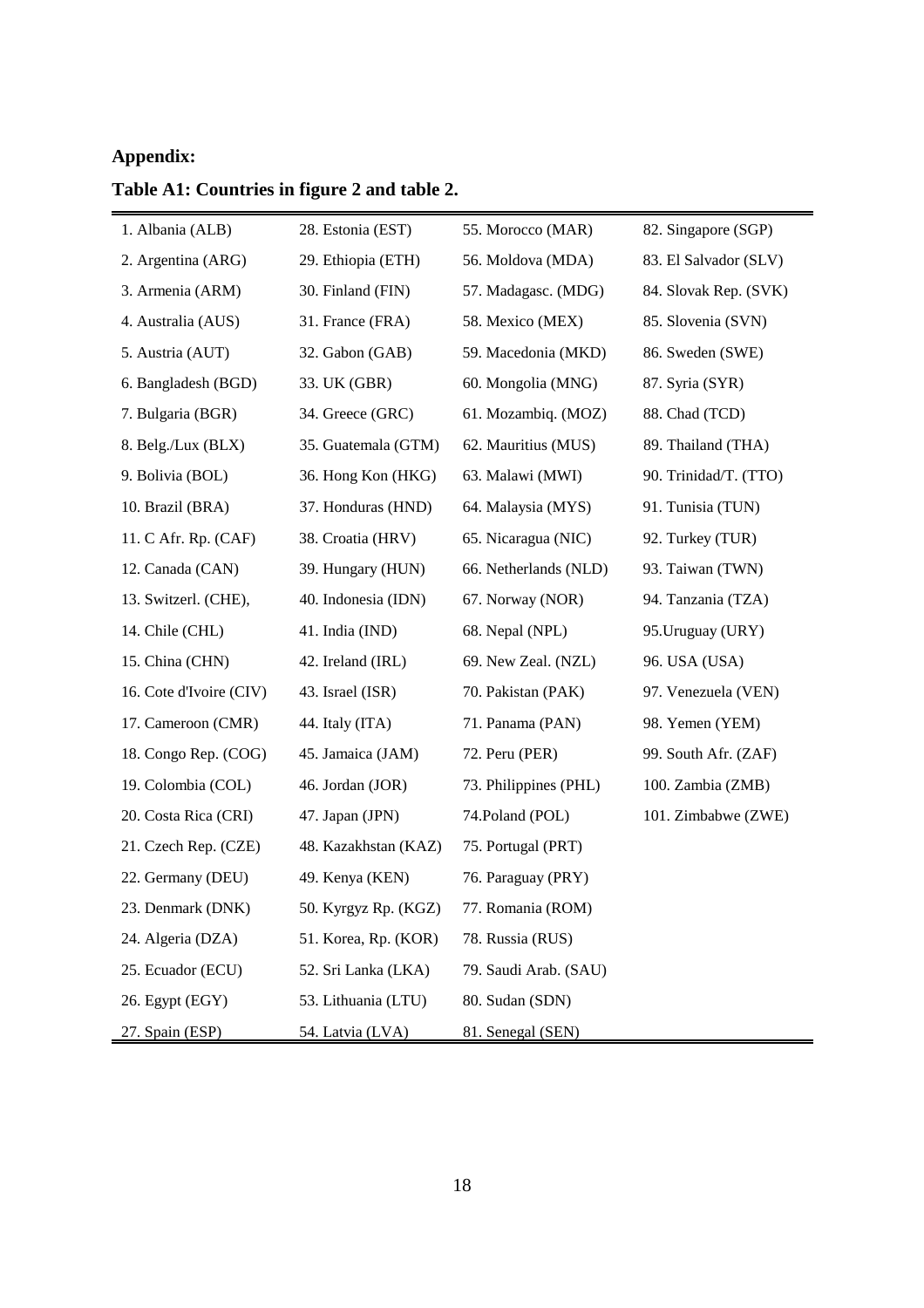#### **References**

- Cairncross, F. (2001), '*The death of distance 2.0; how the communications revolution will change our lives',* Harvard Business School Press, Cambridge.
- Ciccone, A. (2002), 'Agglomeration effects in Europe', 46, 213-227 *European Economic Review*.
- Ciccone, A and R. Hall (1996) 'Productivity and the Density of Economic Activity', *American Economic Review*, 86(1), 54-70.
- Di Mauro, F., (2000) 'The impact of economic integration on FDI and exports; a gravity approach', CEPS working document no 156, Brussels.

Dickens, P. (1998) '*Global shift; transforming the world economy*' Chapmans, London.

Economist, (May 5 2001), 'Outsourcing to India'.

- Economist, (May 19 2001), 'Floating on air'.
- Engel C. and J.H. Rogers, (1996), 'How wide is the border', American Economic Review, 86(5), 1112-25.
- Evans, C and Harrigan, J (2001) "Distance, Time, and Specialization", paper presented at CEPR Erwit Conference, London School of Economics.
- Feenstra, R.C (1998) 'Integration of trade and disintegration of production in the global economy', *Journal of Economic Perspectives*, 12, 31-50.
- Fink, C., Mattoo, A., and Neagu, I.C. (2000). "Trade in International Maritime Service: How Much does Policy Matter? " mimeo, World Bank,

http://www1.worldbank.org/wbiep/trade/papers\_2000/maritime.pdf

Fortune, (Dec  $8<sup>th</sup>$ , 1997) 'How Toyota defies gravity'.

- Fujita, M., P. Krugman and A.J. Venables, (1999) *'The spatial economy; cities, regions and international trade*', MIT press Cambridge MA.
- Gallup, J.L. and J. Sachs (with A.D. Mellinger), (1999) 'Geography and economic development', in B. Pleskovic and J.E. Stiglitz (eds), *Annual World Bank Conference on Development Economics, 1998*, World Bank, Washington DC.
- Hanson, G (1996) 'Localization Economies, Vertical Organization, and Trade', American Economic Review, 86(5), 1266-78.
- Hanson G (1997) 'Increasing Returns, Trade, and the Regional Structure of Wages', Economic Journal, 107, 113-133.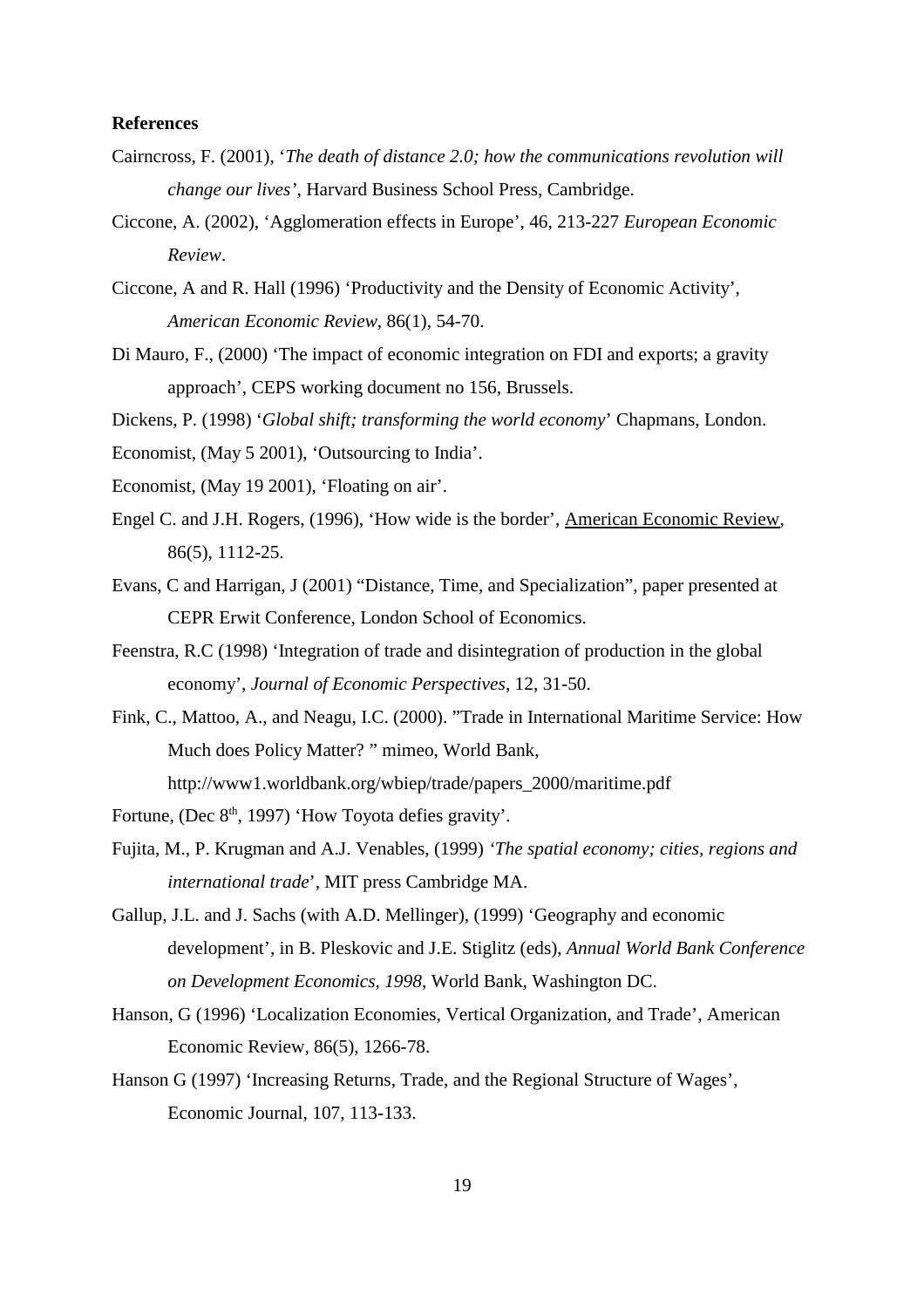- Hanson G (1998) 'Market Potential, Increasing Returns, and Geographic Concentration', NBER Working Paper, 6429.
- Helliwell, J. (1997) 'National Borders, Trade and Migration', National Bureau of Economic Research working paper ;no 6027, Cambridge MA.
- Hummels, D. (2000), 'Time as a trade barrier', mimeo Purdue University.
- Hummels, D., J. Ishii and K-M Yi (2001) 'The Nature and Growth of Vertical Specialization in World Trade' *Journal of International Economics*, 75-96.
- Keller, W. (2001), 'The geography and channels of diffusion at the world's technology frontier', processed University of Texas.
- Klier, T.H. (1999) 'Agglomeration in the US auto supply industry' *Economic Perspectives*, Federal Reserve Bank of Chicago, 1999.1, 18-34.

http://www.chicagofed.org/publications/economicperspectives/1999/ep1Q99\_2.pdf

- Leamer, E. and M. Storper, (2000) 'The economic geography of the internet age', processed UCLA
- Limao N. and A.J. Venables (2001), 'Infrastructure, geographical disadvantage, transport costs and trade', *World Bank Economic Review*, 15, 451-479.
- OECD (1999), 'The software sector; a statistical profile for selected OECD countries', OECD Paris
- Overman, H.G., S.J. Redding and A.J. Venables, "The economic geography of trade, production, and income: a survey of empirics", forthcoming in *Handbook of International Trade*, ed J. Harrigan, OUP
- Portes, R and H. Rey, (1999), 'The determinants of cross-border equity flows', CEPR dp no 2225.
- Quah, D (1997) "Increasingly weightless economies", Bank of England Quarterly Bulletin, vol. 37 no. 1, pp. 49-56.
- Quah, D (2001) "The weightless economy in economic development", Ch. 4 in *Information Technology, Productivity, and Economic Growth: International Evidence*, ed. Matti Pohjola, Oxford University Press, 2001, 72-96
- Redding, S. and A.J. Venables, (2000) 'Economic Geography and International Inequality', *CEPR DP*, 2568, revised version at http://econ.lse.ac.uk/staff/ajv/winc.pdf

Sachs, J and Warner, A (1995) 'Economic Reform and the Process of Global Integration',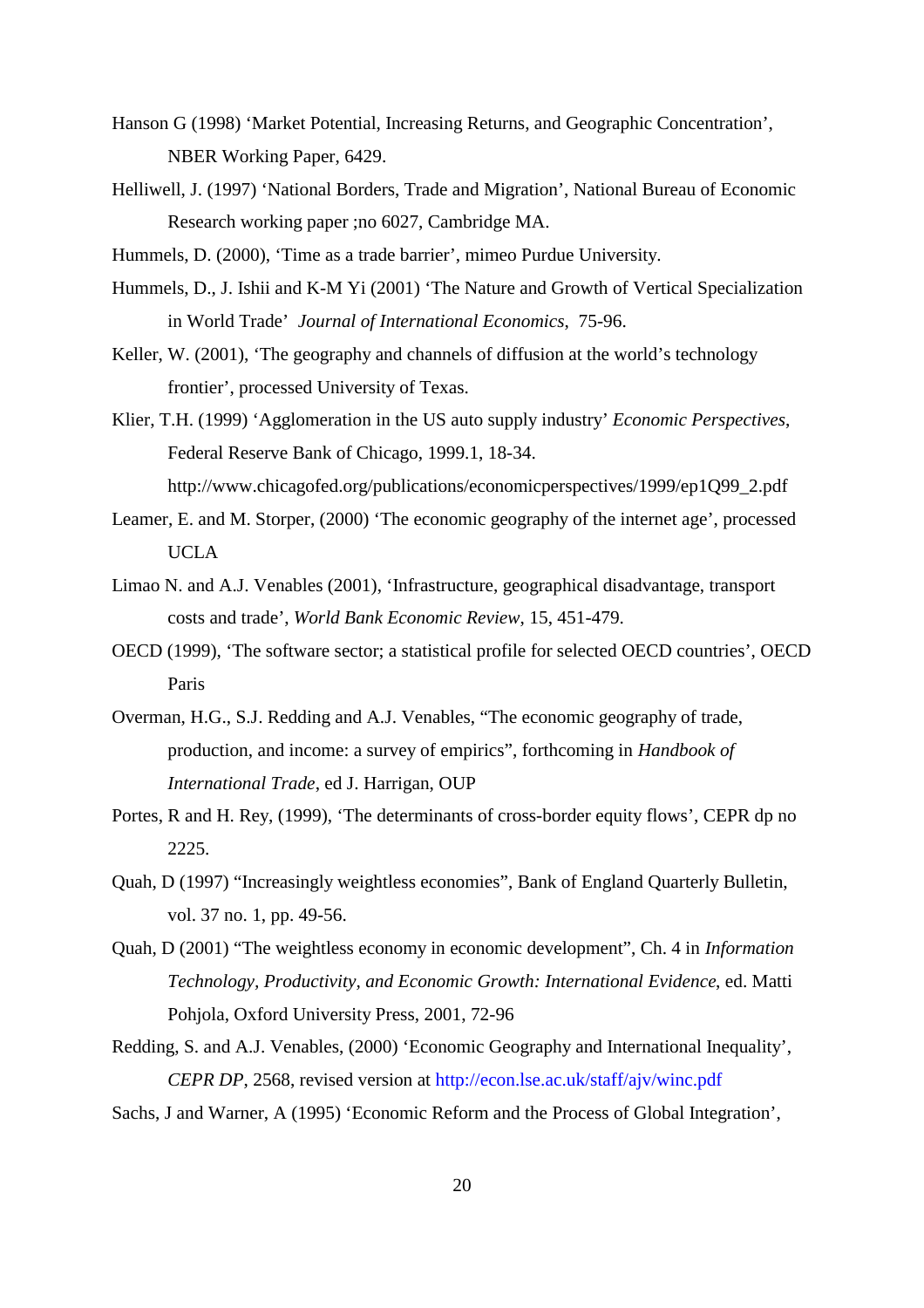*Brookings Papers on Economic Activity*, 0(1), 1-95.

- Venables, A.J. (2002) 'Geography and international inequalities: the impact of new technologies', *Annual World Bank Conference on Development Economics 2001*, eds B. Pleskovic and N.H. Stern.
- Venables, A.J. and N. Limao (2002), Geographical disadvantage: a Heckscher-Ohlin-von Thunen model of international specialisation', forthcoming *Journal of International Economics*
- Yeats, A. (1998) 'Just how big is global production sharing' World Bank Policy Research Working Paper no. 1871.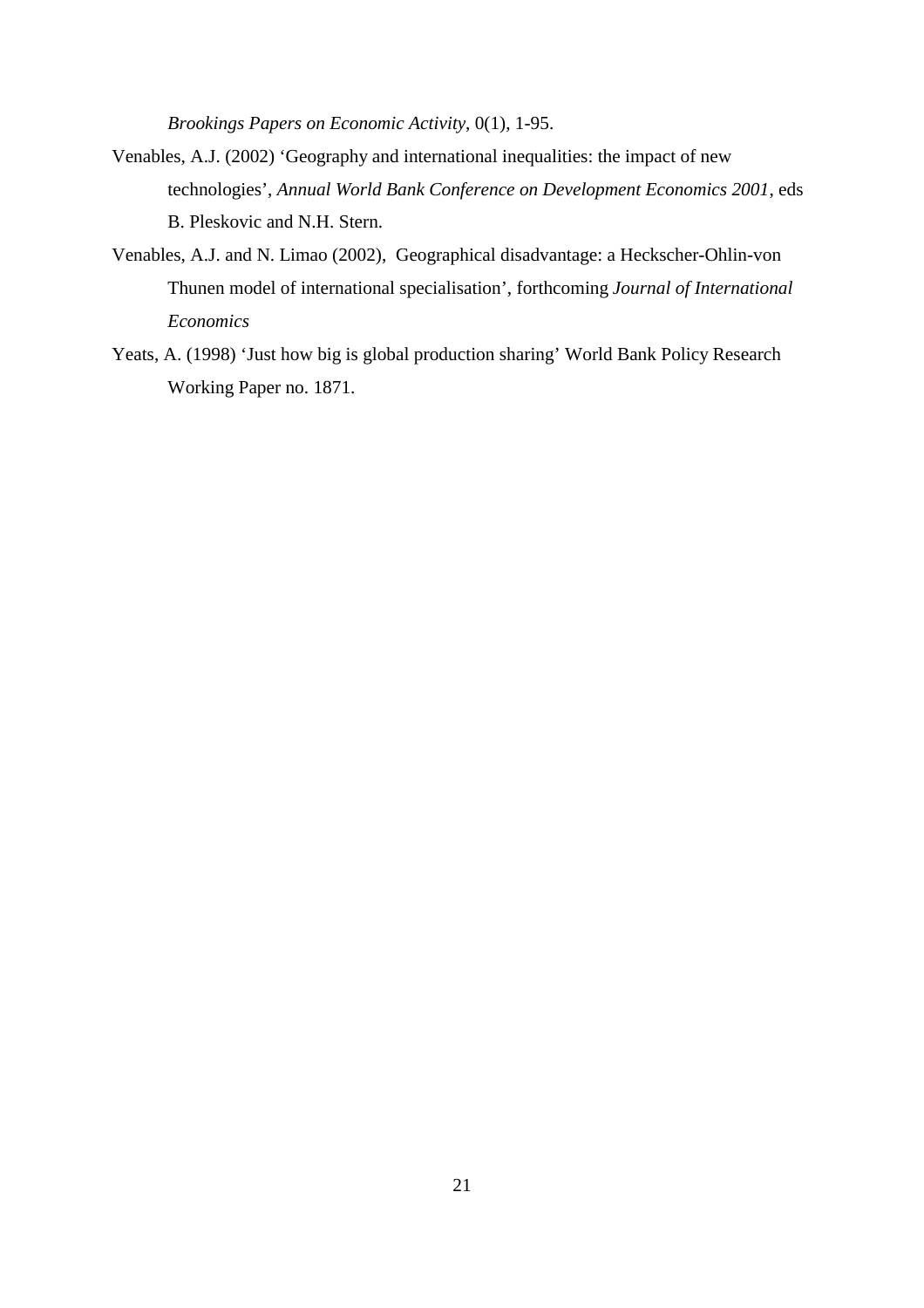

Figure 1 : GDP per capita and FMA

 $STATA<sup>m</sup>$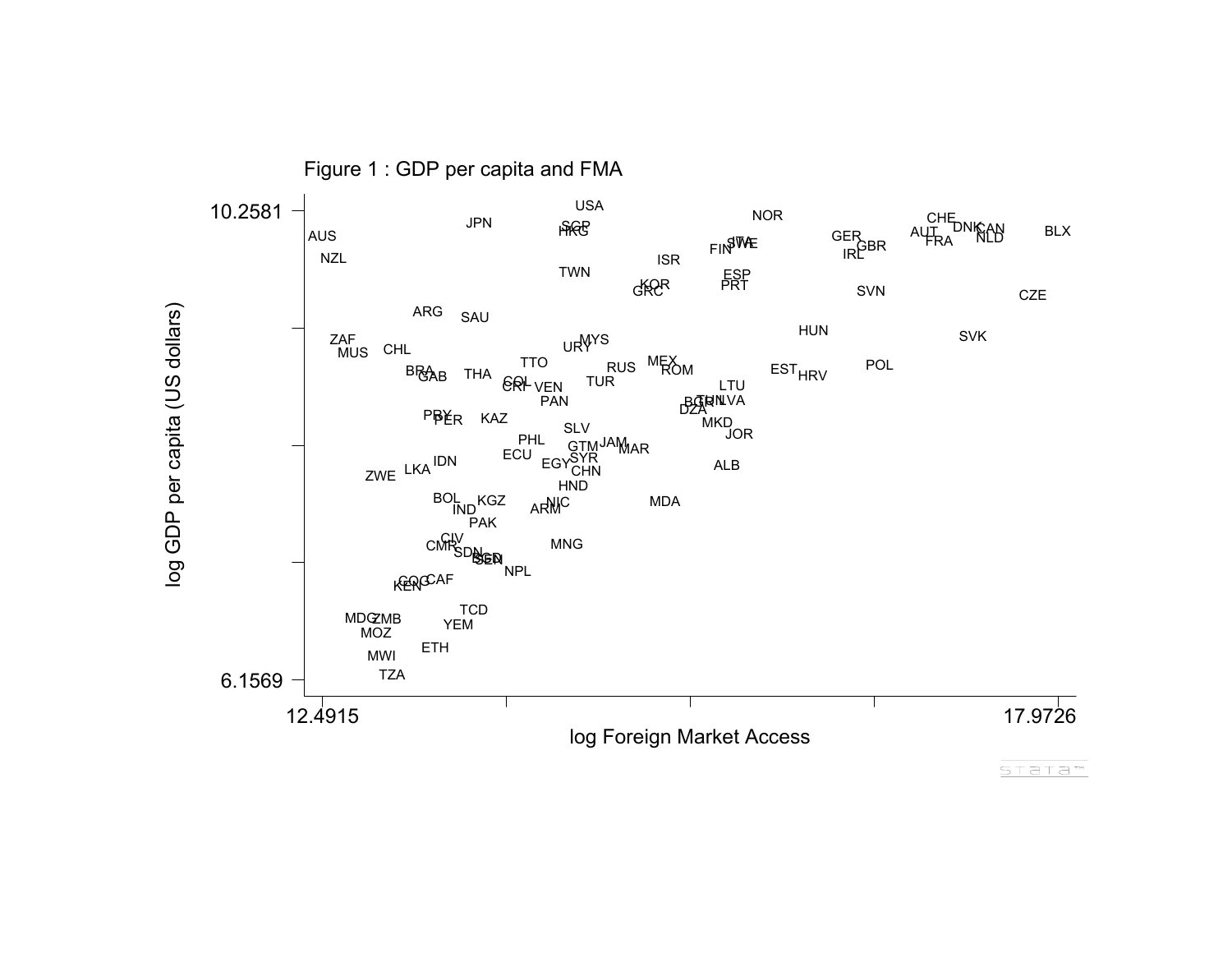